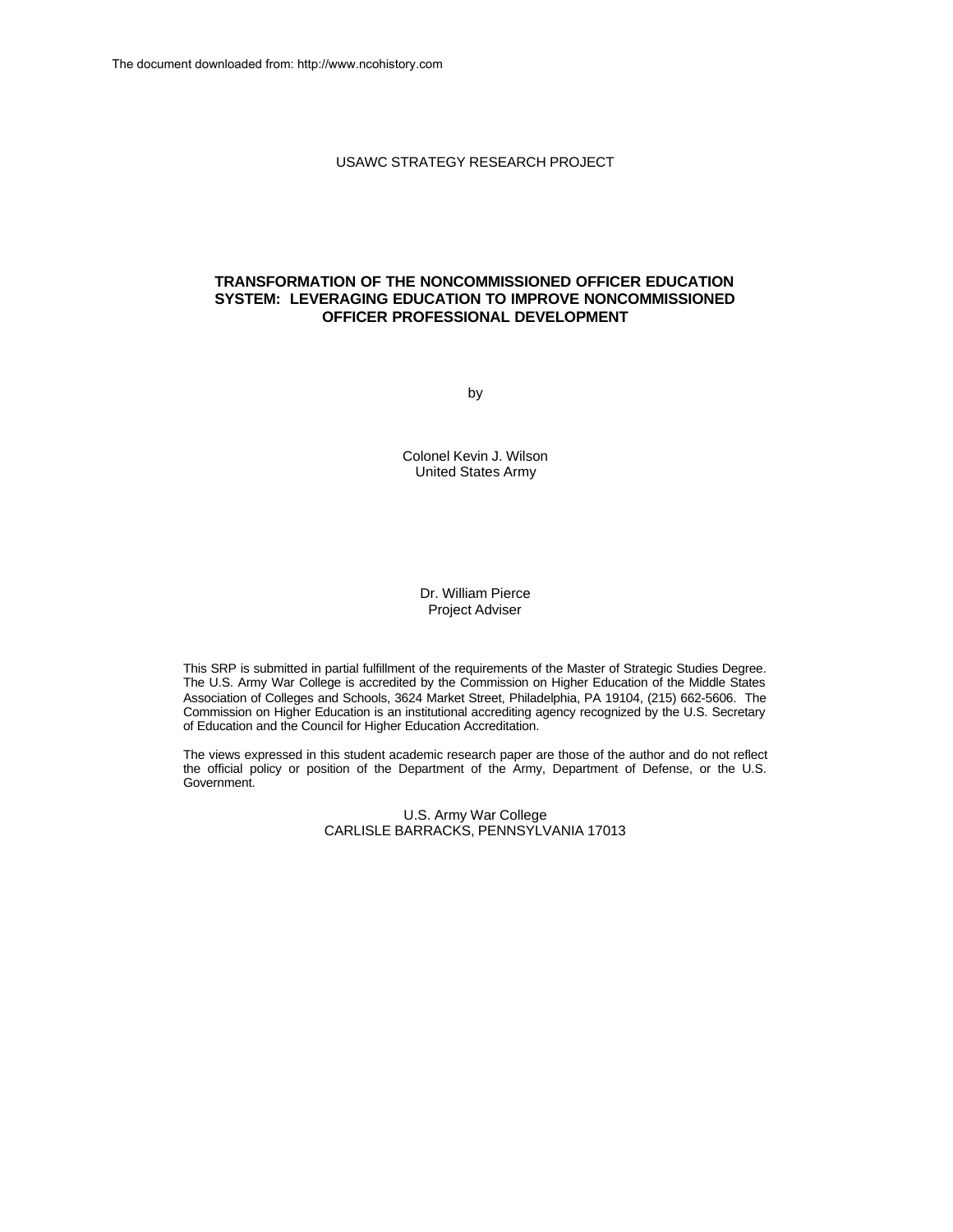| <b>Report Documentation Page</b>                                                                                                                                                                                                                                                                                                                                                                                                                                                                                                                                                                                                                                                                                                                                                                                                                                   |                             |                              |                           |                                  | Form Approved<br>OMB No. 0704-0188                 |  |
|--------------------------------------------------------------------------------------------------------------------------------------------------------------------------------------------------------------------------------------------------------------------------------------------------------------------------------------------------------------------------------------------------------------------------------------------------------------------------------------------------------------------------------------------------------------------------------------------------------------------------------------------------------------------------------------------------------------------------------------------------------------------------------------------------------------------------------------------------------------------|-----------------------------|------------------------------|---------------------------|----------------------------------|----------------------------------------------------|--|
| Public reporting burden for the collection of information is estimated to average 1 hour per response, including the time for reviewing instructions, searching existing data sources, gathering and<br>maintaining the data needed, and completing and reviewing the collection of information. Send comments regarding this burden estimate or any other aspect of this collection of information,<br>including suggestions for reducing this burden, to Washington Headquarters Services, Directorate for Information Operations and Reports, 1215 Jefferson Davis Highway, Suite 1204, Arlington<br>VA 22202-4302. Respondents should be aware that notwithstanding any other provision of law, no person shall be subject to a penalty for failing to comply with a collection of information if it<br>does not display a currently valid OMB control number. |                             |                              |                           |                                  |                                                    |  |
| 1. REPORT DATE<br><b>15 MAR 2006</b>                                                                                                                                                                                                                                                                                                                                                                                                                                                                                                                                                                                                                                                                                                                                                                                                                               |                             | 2. REPORT TYPE               |                           | <b>3. DATES COVERED</b>          | 00-00-2005 to 00-00-2006                           |  |
| <b>4. TITLE AND SUBTITLE</b>                                                                                                                                                                                                                                                                                                                                                                                                                                                                                                                                                                                                                                                                                                                                                                                                                                       |                             |                              | 5a. CONTRACT NUMBER       |                                  |                                                    |  |
| <b>Transformation of the Noncommissioned Officer Education System</b><br><b>Leveraging Education to Improve Noncommissioned Officer Professional</b>                                                                                                                                                                                                                                                                                                                                                                                                                                                                                                                                                                                                                                                                                                               |                             |                              |                           |                                  | <b>5b. GRANT NUMBER</b>                            |  |
| <b>Development</b>                                                                                                                                                                                                                                                                                                                                                                                                                                                                                                                                                                                                                                                                                                                                                                                                                                                 |                             |                              |                           | 5c. PROGRAM ELEMENT NUMBER       |                                                    |  |
| 6. AUTHOR(S)                                                                                                                                                                                                                                                                                                                                                                                                                                                                                                                                                                                                                                                                                                                                                                                                                                                       |                             |                              | <b>5d. PROJECT NUMBER</b> |                                  |                                                    |  |
| <b>Kevin Wilson</b>                                                                                                                                                                                                                                                                                                                                                                                                                                                                                                                                                                                                                                                                                                                                                                                                                                                |                             |                              |                           | <b>5e. TASK NUMBER</b>           |                                                    |  |
|                                                                                                                                                                                                                                                                                                                                                                                                                                                                                                                                                                                                                                                                                                                                                                                                                                                                    |                             |                              |                           |                                  | 5f. WORK UNIT NUMBER                               |  |
| 7. PERFORMING ORGANIZATION NAME(S) AND ADDRESS(ES)<br>U.S. Army War College, Carlisle Barracks, Carlisle, PA, 17013-5050                                                                                                                                                                                                                                                                                                                                                                                                                                                                                                                                                                                                                                                                                                                                           |                             |                              |                           |                                  | 8. PERFORMING ORGANIZATION<br><b>REPORT NUMBER</b> |  |
| 9. SPONSORING/MONITORING AGENCY NAME(S) AND ADDRESS(ES)                                                                                                                                                                                                                                                                                                                                                                                                                                                                                                                                                                                                                                                                                                                                                                                                            |                             |                              |                           | 10. SPONSOR/MONITOR'S ACRONYM(S) |                                                    |  |
|                                                                                                                                                                                                                                                                                                                                                                                                                                                                                                                                                                                                                                                                                                                                                                                                                                                                    |                             |                              |                           |                                  | <b>11. SPONSOR/MONITOR'S REPORT</b><br>NUMBER(S)   |  |
| 12. DISTRIBUTION/AVAILABILITY STATEMENT<br>Approved for public release; distribution unlimited                                                                                                                                                                                                                                                                                                                                                                                                                                                                                                                                                                                                                                                                                                                                                                     |                             |                              |                           |                                  |                                                    |  |
|                                                                                                                                                                                                                                                                                                                                                                                                                                                                                                                                                                                                                                                                                                                                                                                                                                                                    |                             |                              |                           |                                  |                                                    |  |
| <b>13. SUPPLEMENTARY NOTES</b>                                                                                                                                                                                                                                                                                                                                                                                                                                                                                                                                                                                                                                                                                                                                                                                                                                     |                             |                              |                           |                                  |                                                    |  |
| 14. ABSTRACT<br>See attached.                                                                                                                                                                                                                                                                                                                                                                                                                                                                                                                                                                                                                                                                                                                                                                                                                                      |                             |                              |                           |                                  |                                                    |  |
| <b>15. SUBJECT TERMS</b>                                                                                                                                                                                                                                                                                                                                                                                                                                                                                                                                                                                                                                                                                                                                                                                                                                           |                             |                              |                           |                                  |                                                    |  |
| 16. SECURITY CLASSIFICATION OF:                                                                                                                                                                                                                                                                                                                                                                                                                                                                                                                                                                                                                                                                                                                                                                                                                                    |                             |                              | <b>17. LIMITATION OF</b>  | 18. NUMBER<br>OF PAGES           | 19a. NAME OF                                       |  |
| a. REPORT<br>unclassified                                                                                                                                                                                                                                                                                                                                                                                                                                                                                                                                                                                                                                                                                                                                                                                                                                          | b. ABSTRACT<br>unclassified | c. THIS PAGE<br>unclassified | <b>ABSTRACT</b>           | 22                               | <b>RESPONSIBLE PERSON</b>                          |  |

**Standard Form 298 (Rev. 8-98)**<br>Prescribed by ANSI Std Z39-18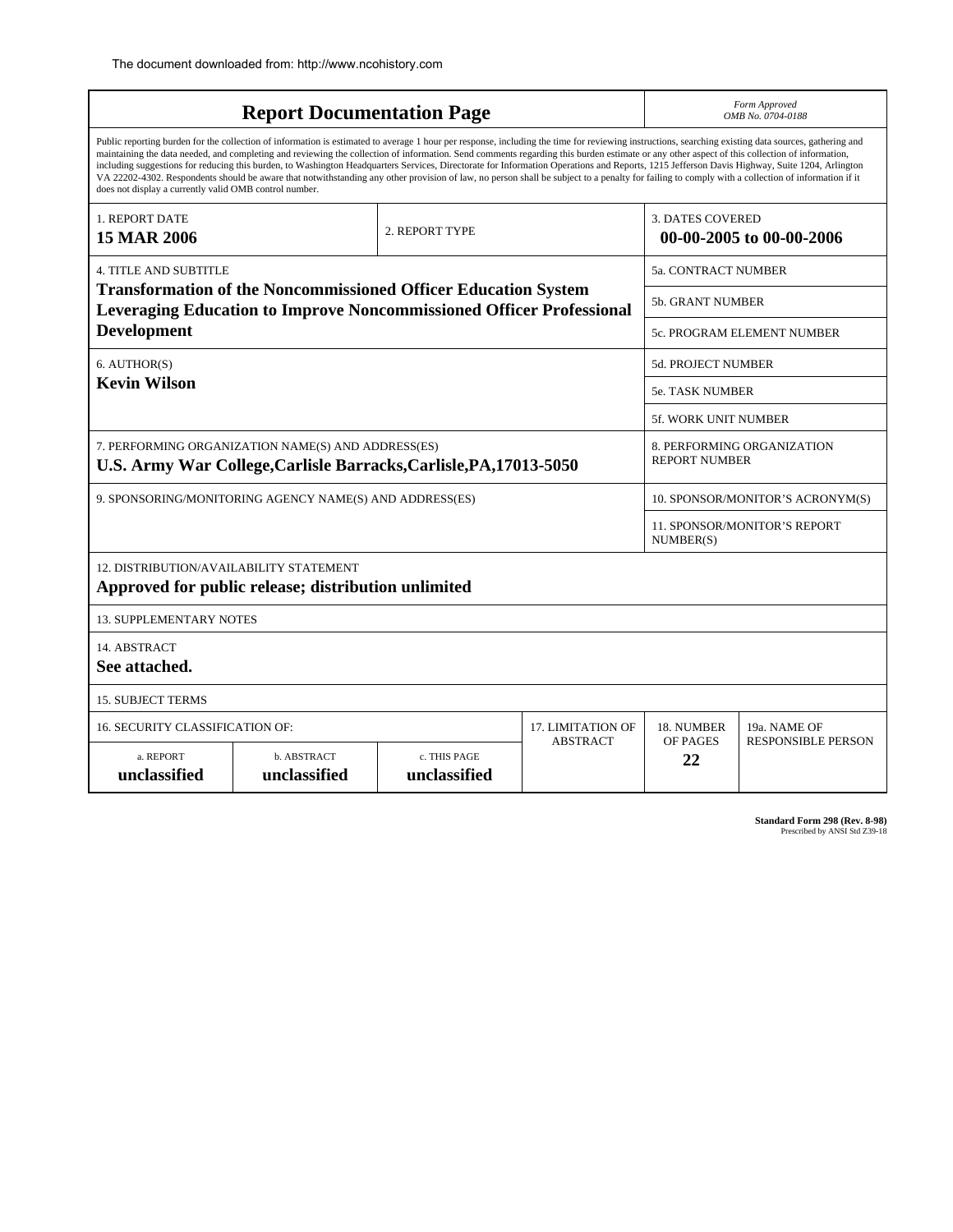The document downloaded from: http://www.ncohistory.com

| AUTHOR:           | Colonel Kevin J. Wilson                                                                                                                                |                  |           |  |  |
|-------------------|--------------------------------------------------------------------------------------------------------------------------------------------------------|------------------|-----------|--|--|
| TITLE:            | Transformation of the Noncommissioned Officer Education System:<br>Leveraging Education to Improve Noncommissioned Officer Professional<br>Development |                  |           |  |  |
| FORMAT:           | <b>Strategy Research Project</b>                                                                                                                       |                  |           |  |  |
| DATE:             | 13 March 2006                                                                                                                                          | WORD COUNT: 6126 | PAGES: 21 |  |  |
| <b>KEY TERMS:</b> | education, readiness, recruitment, retention, NCOES, transformation                                                                                    |                  |           |  |  |
| CLASSIFICATION:   | Unclassified                                                                                                                                           |                  |           |  |  |

## **ABSTRACT**

If the Army is going to be an adaptable and innovative force, with soldiers skilled in their specific Military Occupational Specialty, proficient in their warrior skills, and have language and cultural knowledge, the Army's noncommissioned officer professional development policies must change. This essay addresses changes needed in the noncommissioned officer's formal education and describes ways to better integrate it into career progression. The basic premise is to develop an education and certification program for noncommissioned officers that enables a noncommissioned officer to get civilian college credit for all of their military schooling, and awards a bachelors degree and appropriate civilian licensure or credentials upon completion of the Advanced Noncommissioned Officer Course. By meshing the civilian education with career progression, the Army not only improves the overall capability of individual noncommissioned officers, but uses education as an incentive to remain in the service. This recommendation requires minimal additional resources because it better utilizes existing programs such as eArmyU and tuition assistance, and integrates them with recruiting and retention programs.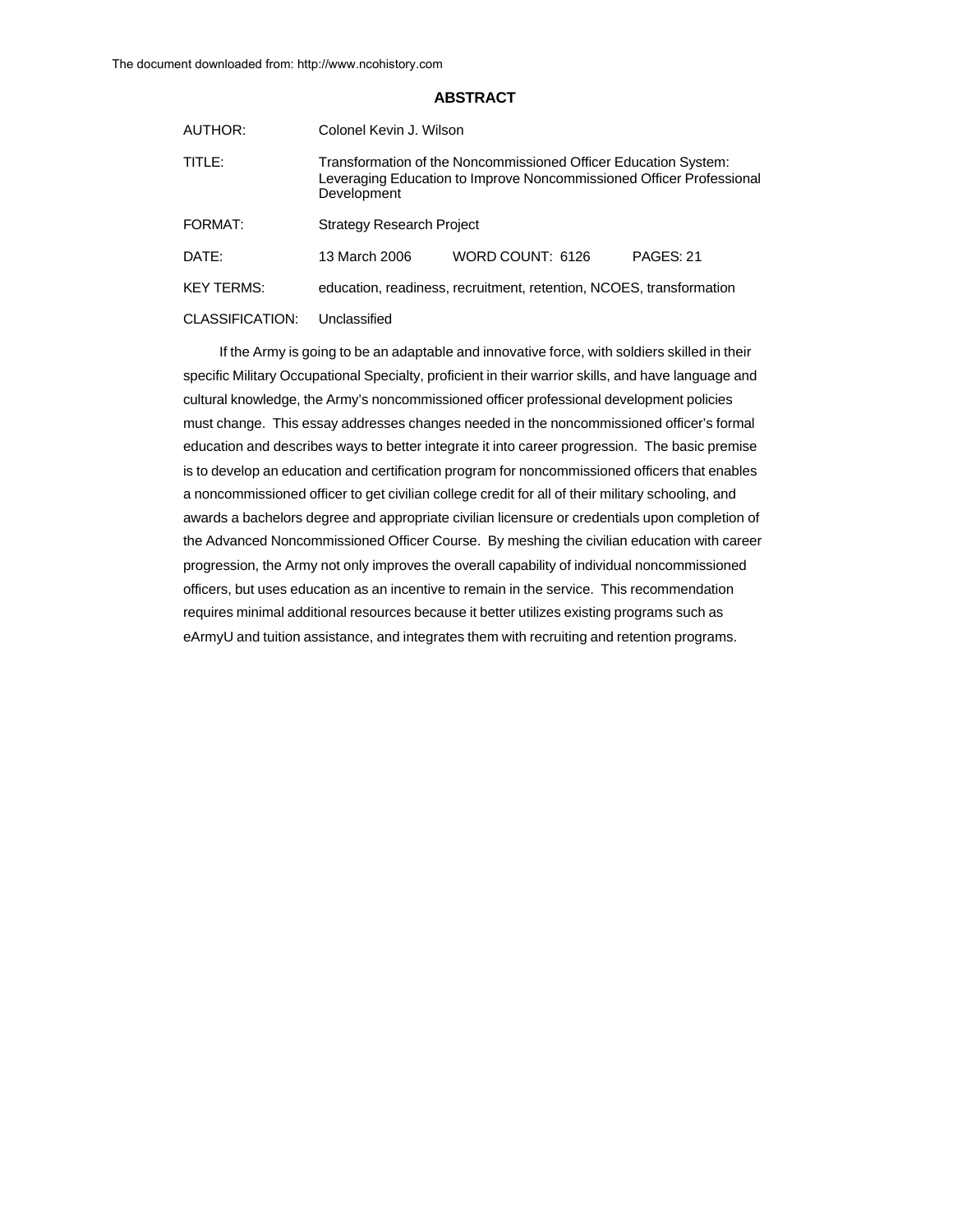The document downloaded from: http://www.ncohistory.com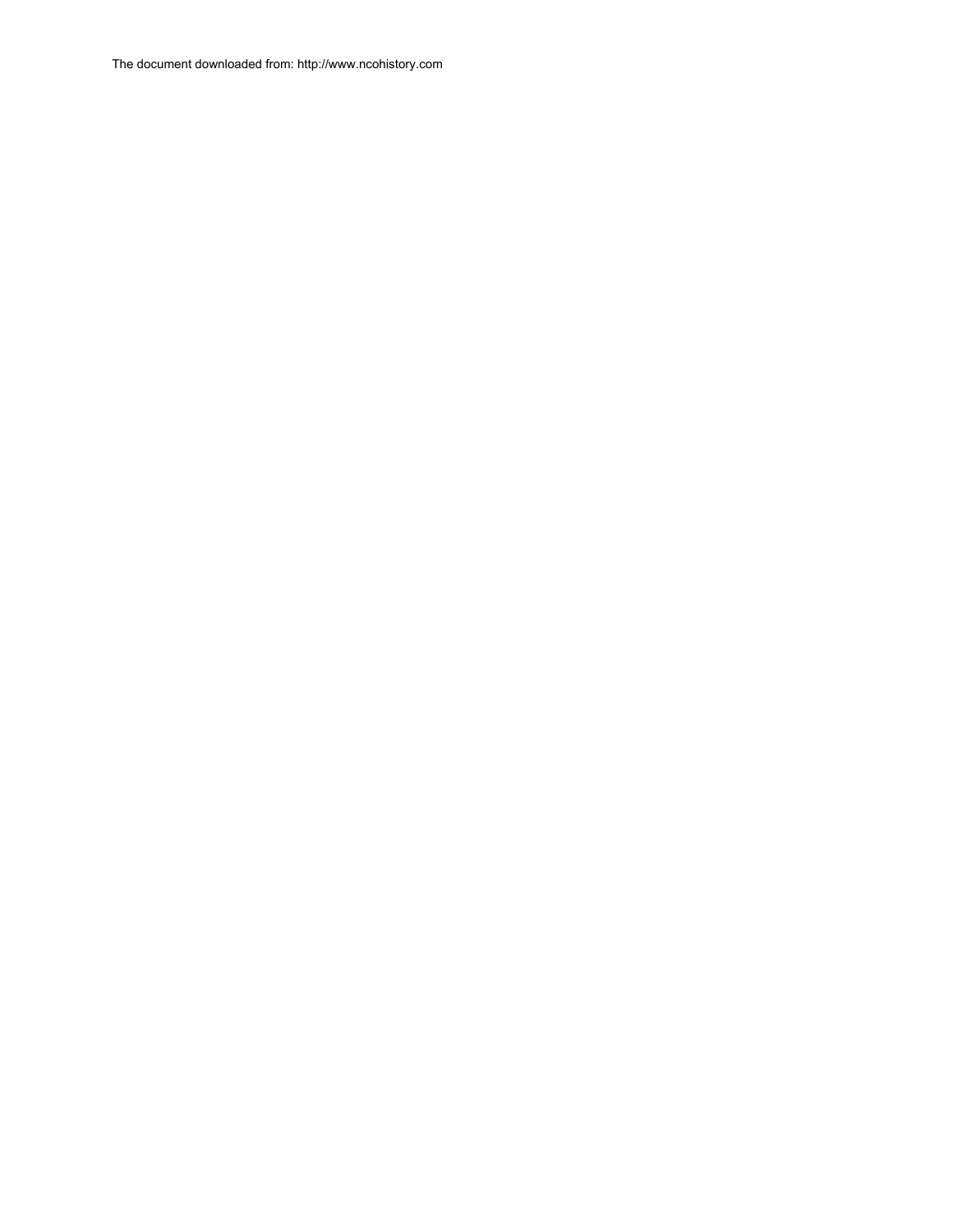## TRANSFORMATION OF THE NONCOMMISSIONED OFFICER EDUCATION SYSTEM: LEVERAGING EDUCATION TO IMPROVE NONCOMMISSIONED OFFICER PROFESSIONAL DEVELOPMENT

The Army is transforming. It is becoming lighter and more lethal. Over the past few years the operational Army has become more modular, more expeditionary, and a more campaign quality force. The Army wants leaders at all levels to be adaptive and innovative. The concept of the Army Force Generation Cycle was initiated to meet the needs of an Army in continuous operations<sup>1</sup> - for an Army at War. As transformation of the operational Army becomes a reality, it is now time to re-look the enlisted soldier's career development. Specifically, how can the Army leverage education with noncommissioned officer professional development – from recruitment to retirement? This re-look is needed to achieve better integration and synchronization with the ultimate goal of developing a more professional Noncommissioned Officer Corps.

This essay examines the question: How does the Army leverage education to improve noncommissioned officer professional development to achieve a better integrated and better synchronized career development program for noncommissioned officers? The current model for retention of enlisted soldiers is outdated. Roughly 20% of the enlisted ranks leave the Army each year.<sup>2</sup> Furthermore, only 15% of all enlisted soldiers serve 20 years in the military compared to 47% of officers.<sup>3</sup> This turnover rate is unacceptable in the medium and high skill jobs held by much of the military. If the Army is going to be an adaptable and innovative force, with soldiers skilled in their specific Military Occupational Specialty (MOS), proficient in their warrior skills, and have language and cultural knowledge, the Army's noncommissioned officer professional development policies need to change.

This essay addresses one aspect of the noncommissioned officer development system that needs to change - formal education and ways to better integrate it into the noncommissioned officer career progression. This paper starts by analyzing the background of the current recruitment and retention system. This is followed by a description of lifelong learning, the current Noncommissioned Officer Education System (NCOES), and the current civilian educational opportunities offered to soldiers. Next, this paper analyzes the recent initiative by the Combined Arms Center at Fort Leavenworth to transform the Noncommissioned Officer Education System. In addition, it examines the relationship between the requirements of the operational Army and the institutional education system. This includes requirements driven by joint interoperability and homeland security / homeland defense. Finally, this paper makes recommendations to better integrate and synchronize an enlisted soldier's institutional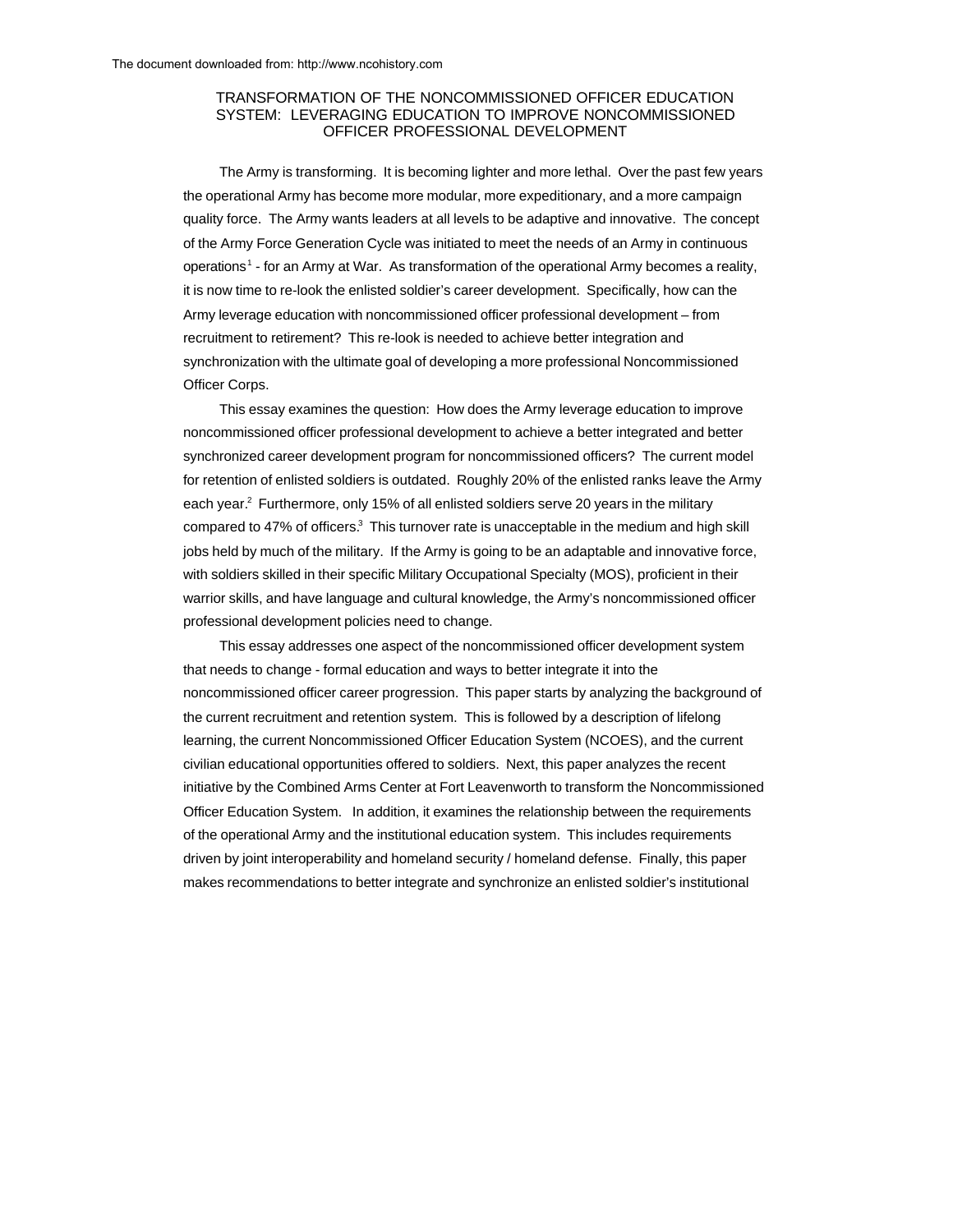education with career development. These changes directly impact the career progression of soldiers and their relevance and competence on the battlefield. Leveraging education provides soldiers with the technical background to operate more effectively in the current operational environment with the focus on quality over quantity. This is a strategic issue because it has broad impact across the military in recruitment and retention of soldiers. It also changes existing paradigms, and reverses trends within the Army to decrease the branch specific training.

## **Background**

The activation of the all-volunteer force ushered in a major restructuring of the NCOES and career development structure. The time has come for the Army to move beyond the traditional structure based on an expected high turnover rate within the first five years of service and move to a structure that recognizes the need for highly experienced and highly trained soldiers. The Army's current noncommissioned officer development model is disjointed. Recruitment and retention efforts are short sighted, branch specific institutional training is insufficient to provide soldiers the skills needed in today's environment, and civilian educational opportunities offered by the military are not synchronized with the needs of the soldier in the Army - but rather for the soldier once they leave military service. The Army is not going to get significantly larger, yet the breadth of missions continues to expand with the demands of the contemporary operating environment. The Army must leverage both its kinetic and non-kinetic capabilities. In order to do this, the Army needs to improve the quality of the soldier on the ground. This process starts at the institutional training base with the education of the noncommissioned officer.

There are currently 203 enlisted entry level MOS's in the Army.<sup>4</sup> The amount of training a soldier receives during a twenty year career varies by MOS. Thus the impact of transforming the NCOES system is directly related to the various occupational specialties. However, there are a number of broad characterizations that can be made in order to better define the challenges and identify a need to better synchronize and integrate the Army's recruiting and retention programs with the educational system. Out of the 203 entry level MOS's, less than 10% are considered unique to the Army - with no civilian equivalent career field. These MOS's are found predominantly in the combat arms branches. The remaining 90% are in the combat support and combat service support branches.<sup>5</sup> These are the mechanics that work on vehicles, aircraft, and other systems, the engineers, the medical personnel, the communications and information systems specialists, the paralegal, military police, intelligence analysts, the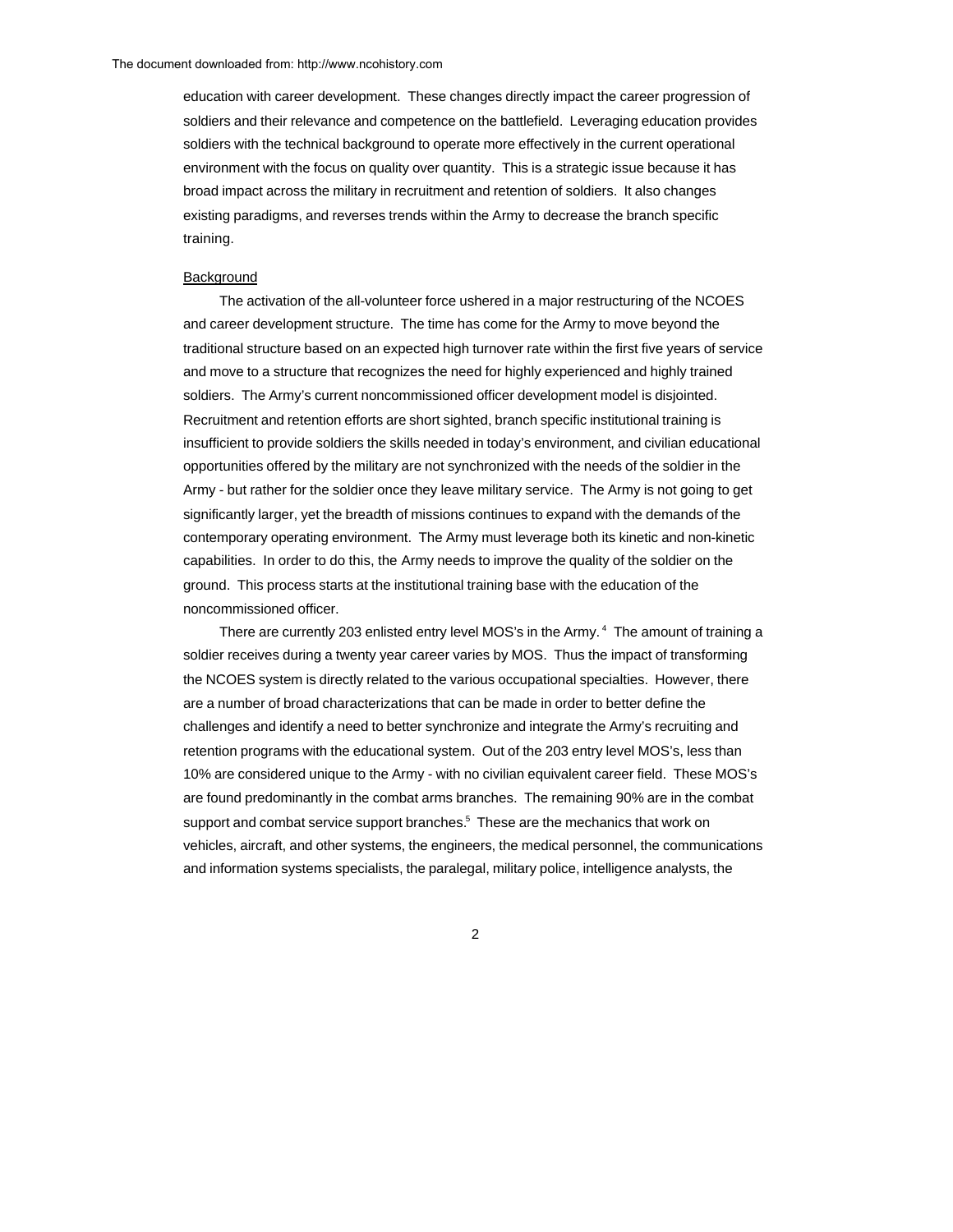finance and administrative specialist, and logisticians. These Military Occupational Specialties are technical in nature and pose a different challenge for recruitment and retention then the combat arms MOS's. They also offer a greater opportunity to leverage education in order to better synchronize recruitment and retention with career development.

Aside from their obvious "technical" nature and the fact they are found predominantly in the combat support and combat service support branches, these MOS's possess two other qualities. First, their skills relate directly to civilian professions, such as a carpenters or policemen. Because of this direct relation to civilian jobs, soldiers in technical MOS's are highly marketable in the civilian work force resulting in the technical MOS's to be among the most critically short MOS's in the Army.<sup>6</sup> Second and more importantly, there are specific education and/or certification requirements to perform the civilian equivalent occupations. As an example, a civilian carpenter needs to move from apprentice, to journeymen, to master level. An electrician must be licensed which normally requires at least two years of post high school education. Likewise, police and medical specialists have a level of certification or formal education beyond high school that is required to perform in the civilian marketplace. In most of the civilian equivalent career fields there are formal education requirements if the individual wants to continue to move through the career field to positions of increased pay and responsibility.

### Recruiting and Retention

The Department of Defense Selective Reenlistment Bonus Program (SRBP) dates back to 1974 and the creation of the All-Volunteer force. It allows the services to use financial incentives to address short term retention problems in critical military specialties or skills.<sup>7</sup> Over time the Army has failed to update or make long-term corrections to the system in order to accommodate the changing nature of the Army. Under the current system when a given Military Occupational Specialty strength level is low, the Army offers bonuses and other enticements for enlistment or reenlistment. A recent Government Accounting Officer study points out that many soldiers recruited under these conditions are often given, or choose, a particular MOS based on incentives rather than on an aptitude or desire to serve in that MOS. As a result the quality of performance and motivation of the soldier decreases. <sup>8</sup> Monetary incentives are considered short-term in nature. Conversely, education and retirement are considered long-term incentives.<sup>9</sup> This system is short sighted and over-reliant on monetary bonuses when it could better leverage educational and other long term incentives to improve retention.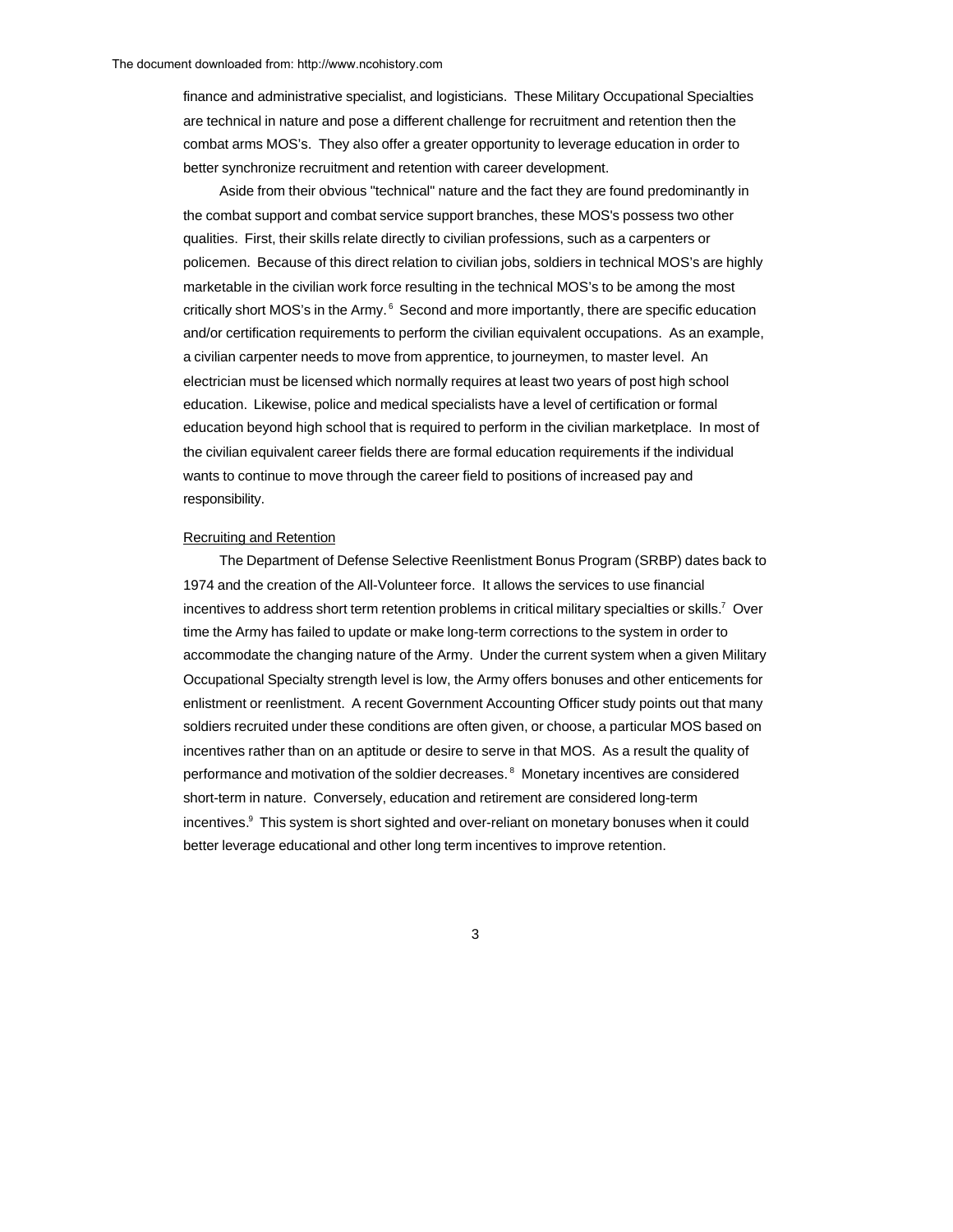The Army's over-reliance on monetary incentives needs to change in order to keep up with the current societal trends. As the middle class has grown over the past 30 years of the allvolunteer force, the population the military recruits has changed as well. Research done by Leonard Wong regarding the differences and similarities between individuals in the Generation X and the Baby Boomer generation in the commissioned officer ranks, indicate Generation Xers are more concerned about balance in their lives as well as more interested in post high school education. The Army must recognize what motivates Generation X soldiers and develop a strategy to address those motivations.<sup>10</sup> One indication of the change is in recruiting demographics and the fact the military now competes with colleges and universities for service members.<sup>11</sup> Additionally, studies show 18% of the military have some college if not a bachelor's degree compared to 49% of their civilian counterparts.<sup>12</sup> The Army needs to capitalize on this gap. If the current generation of recruits is motivated by education and military members are significantly less likely then their civilian counterparts to have some college, it makes since for the Army to turn this shortcoming into an incentive.

Another challenge in retaining soldiers is understanding the nature of the support functions of the Army - the "tail". The Army doesn't always put priority in maintaining technical MOS's as well as it should. This is largely due to the direct link between civilian careers and technical MOS's. The tasks of these technical fields can be contracted and therefore the units comprised of technical MOS soldiers are often reduced or eliminated in favor of combat arms units. Although there is some validity to the argument technical functions can be contracted, the Army must maintain a minimum requirement to perform critical battlefield missions. Operations such as Operation Enduring Freedom and Operation Iraqi Freedom indicate the Army does not have sufficient force structure in many technical fields. Currently, the most critically short MOS's are military police, medical, transportation, and engineers.<sup>13</sup> Additionally, dependence on contractor support entails some risk and often has an adverse impact on mission accomplishment. In the initial phases of Operation Iraqi Freedom, contractors were reluctant to enter Iraq until the environment was more permissive. As a result, combat support and combat service support units were over tasked, or critical missions did not occur due to lack of skilled military personnel to accomplish them.<sup>14</sup> With this in mind the senior leadership of the Army is looking at structuring the Army to sustain military operations independent of significant contract support for the initial 60-70 days of operations in non-permissive environments.<sup>15</sup> This is a good initiative but drives the question whether the military has the capacity and expertise to accomplish this?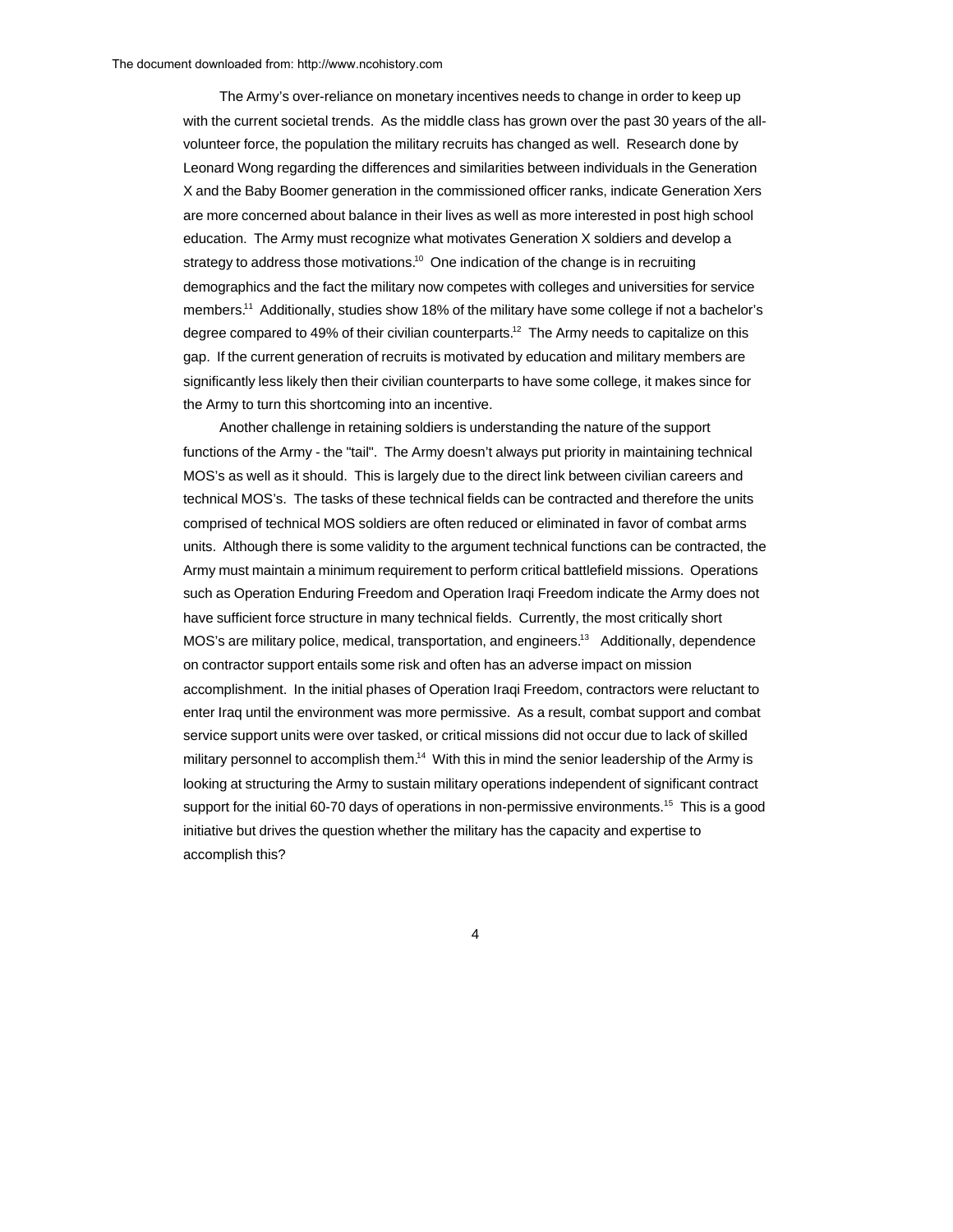#### Lifelong Learning and the Noncommissioned Officer Education System

At the heart of the soldier development, whether it is for enlisted soldiers, warrant officers,

or commissioned officers, is the concept of Lifelong Learning.

Lifelong Learning is a connected training and education process encompassing all individual learning endeavors, formal and informal, over the lifespan; encouraging learning, growth, and achievement across personal, professional, and organizational domains; enabling access and opportunity by leveraging technology, appropriate learning strategies, and supportive training and personnel policies.<sup>16</sup>

According to the Combined Arms Center at Fort Leavenworth, lifelong learning will provide the framework necessary to support a modular, expeditionary Army at war and meet the training and education challenges for the Future Force. It takes traditional schoolhouse instruction and the latest methodologies in distance learning and creates a blended environment that supports the soldier regardless of location.<sup>17</sup> The above definition represents recognition by the Army of the need to better integrate and synchronize the operational experience with institutional education. This concept also drives transformation of the current NCOES.

The current Noncommissioned Officer Education System is over thirty years old and dates back to the creation of the all-volunteer force of the 1970's. Additionally, in the early 1980s the Army did away with Specialist ranks above the rank of E-4 in order to instill a higher caliber of leadership in the enlisted ranks. At the time, this was the right approach. Leadership is a vital skill for noncommissioned officers. Over time the leadership capabilities of the enlisted force have vastly improved but as a result of this shift in emphasis the technical capabilities of the enlisted ranks have declined.<sup>18</sup> Emerging technologies coupled with a limited force structure necessitates reversing this trend and improve skills through increased education.

The Army's leadership development model consists of three pillars: Institutional Training and Education, Operational Assignments, and Self-Development.<sup>19</sup> The focus of the Institutional Training and Education pillar is to provide the institutional foundation for leader development. As part of the base education, the NCOES is designed around four primary courses: Primary Leadership Development Course (PLDC) which as of Oct 2005 was changed to the Warrior Leader Course,<sup>20</sup> Basic Noncommissioned Officer Course (BNCOC), Advanced Noncommissioned Officer Course (ANCOC), and the Sergeants Major Course. Of the four courses only two, BNCOC and ANCOC, provide technical MOS related training. Although it varies based on MOS, the average amount of technical training an enlisted soldier receives through Initial Entry Training (IET) and NCOES is roughly twenty weeks during their career.<sup>21</sup> Twenty weeks of training over a period of twelve to sixteen years is insufficient to reach an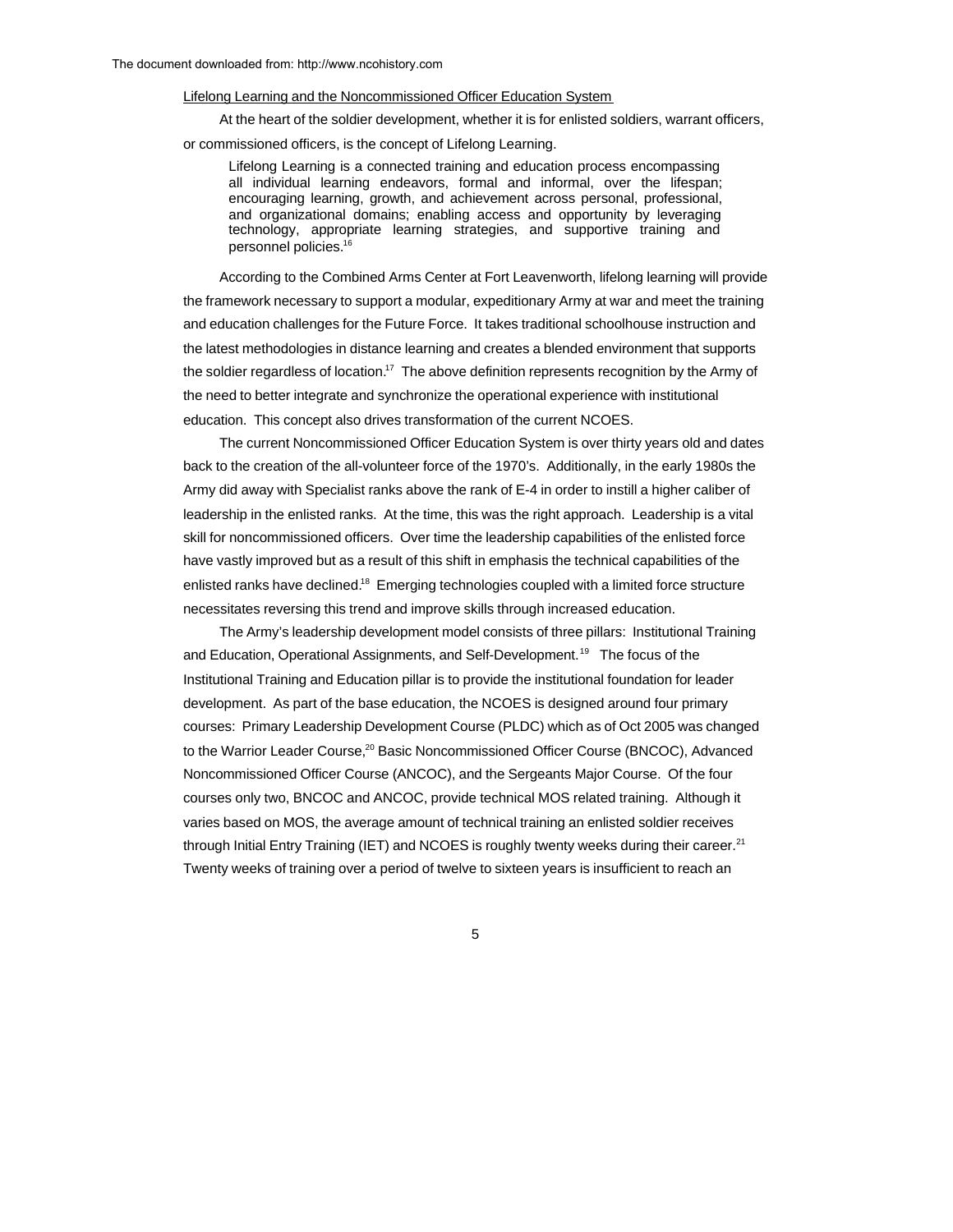acceptable level of proficiency when compared with civilian certification requirements. Regrettably time allocated to technical MOS training is declining. Institutional training has been reduced over the past few years in order to get soldiers into operational units faster. The Trainee, Transient, Holdees, Student (TTHS) account, the account used to track soldiers not assigned to an operational or administrative units, is constantly scrutinized by TRADOC and the Army staff to find ways to reduce the account and get soldiers back into operational units. Institutional education becomes a victim of these reductions. This has created an environment where institutional training is viewed negatively and has resulted in reduced training and education over the past 20 years. $22$  Additionally, in recent years, more common core subjects such as leadership and combat field craft have been added at the expense of technical training.

In 1995, the services adopted the Interservice Training Review Organization (ITRO), which identified common technical training requirements among the services and designated a specific service to conduct the training. Most of the skills are at the initial entry level. Services may augment the agreed upon common level training based on their specific technical requirement for the Military Occupational Skill. As an example, in the case of Engineer Military Occupational Skills, the common core vertical skills (carpenters, plumbers, and masons) for all services are trained by the Navy. Horizontal construction equipment and heavy equipment mechanics are trained by the Army. Electricians are trained by the Air Force and the Defense Mapping School trains topographic skills. The ITRO program has done a lot to foster joint training and reduce redundancies between the services. However, there has not been an increase in resources to handle the additional workload generated by training all services at one location. In the case of heavy equipment operators prior to ITRO, the student to equipment ratio was 1:1. With the introduction of ITRO it is now 2:1. There are two students assigned to each piece of equipment. As a result students now get half the operator time than those trained prior to the introduction of the ITRO program.<sup>23</sup>

The ITRO program generally provides a baseline for training with heavy emphasis at the Initial Entry Training level. Individual services continue their education processes based on their skill level requirements. The Air Force and Navy generally put a higher emphasis on technical training then the Army.<sup>24</sup> A Navy or Air Force carpenter is taught to a level of apprentice, journeyman, and master level in accordance with the Uniform Building Code, a civilian standard for construction. The Army, however, focuses on theater of operation (TO) or expeditionary standards. TO standards are outdated because they provide only rudimentary levels of life safety protection and do not support the current operational requirements. For example, electrical standards for the number of electrical outlets installed in each tent are insufficient for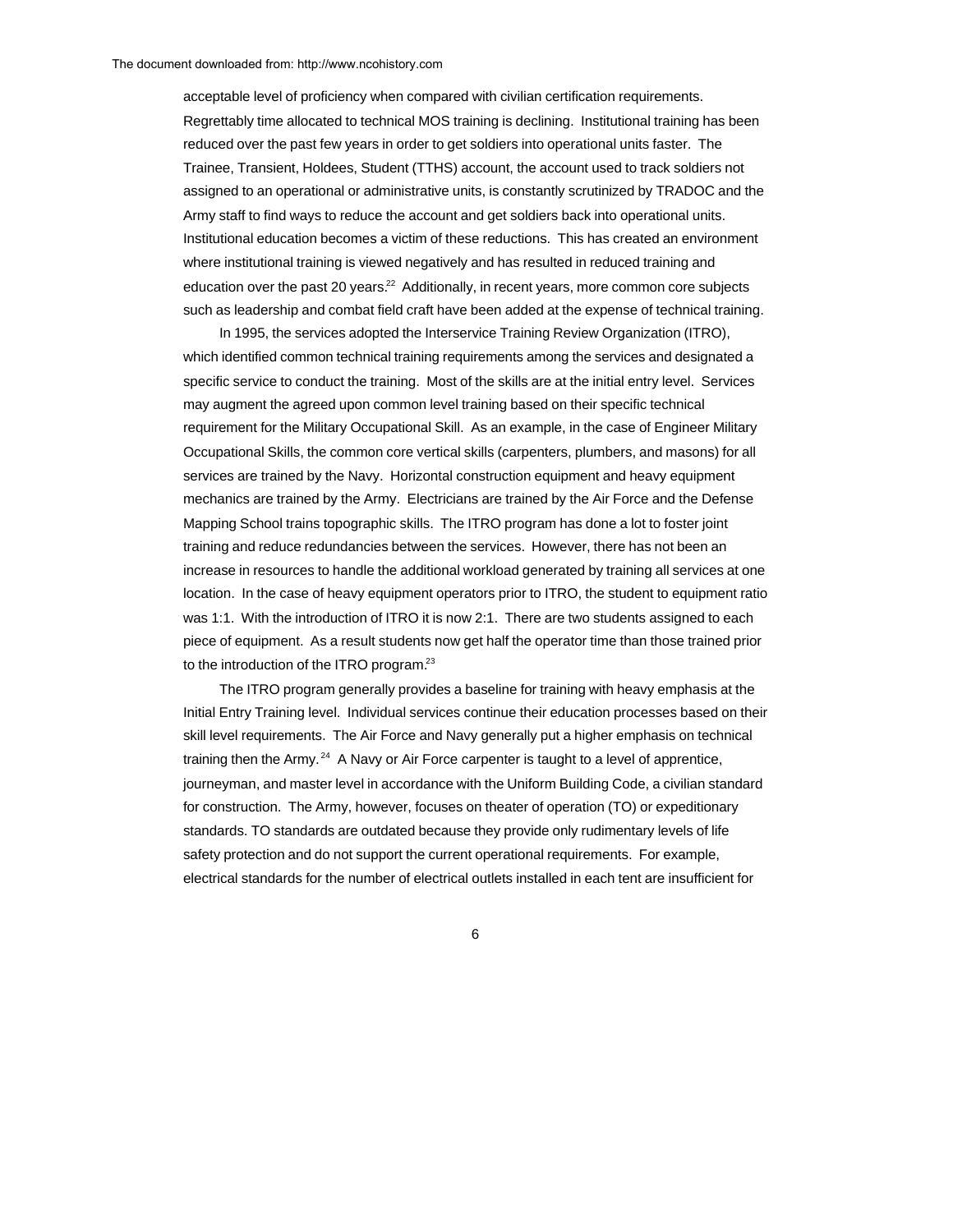today's operational requirements, as well as quality of life standards. This condition forces soldiers to improvise which creates potentially unsafe conditions. From a construction standpoint, the operational requirements for computers and environmental control units, combined with the increased quality of life standards needed for an all volunteer force, requires all construction work within any area of operation to be performed to building code standards.<sup>25</sup> In another example, Army medics are trained as a level I Emergency Medical Technician (EMT) where their civilian equivalent is trained as a Level II EMT. If units want to provide a higher level of competent medical care to its soldiers they need to resource the training themselves because the Army doesn't recognize or can not afford the higher standard at the unit level.<sup>26</sup> In addition to increasing the amount of technical training a noncommissioned officer receives, the Army also needs to integrate institutional training with recruitment and retention efforts and leverage existing educational benefits such as eArmyU.

#### Civilian Education Opportunities

As mentioned earlier, most of the civilian educational opportunities offered by the military are not synchronized with the needs of the soldier while serving in the Army but rather to prepare the soldier for employment when they leave military service. The implementation of eArmyU has started to integrate career development and college level course work in select MOS's through the Servicemembers' Opportunity Colleges Army Career Degree (SOCAD) Program. For select MOS's, the SOCAD program provides college credit for specific military training with some of the 29 regional colleges and universities in 147 certification and degree programs affiliated with eArmyU.<sup>27</sup> Most of these programs are in the medical and aviation fields with a few in the law enforcement, information management, and other fields. The SOCAD program not only provides soldiers college credit for the military training, but also incorporates this credit into a degree program enabling the soldier to get a college degree provided they complete all degree requirements. Soldiers participating in eArmyU and the SOCAD program receive 100% reimbursement for tuition and books as well as a laptop computer provided by the Army. This is the type of program the Army needs to expand. The Army needs to link the SOCAD program to the formal education requirements of the soldier. The challenge is that many MOS programs of instruction are not at the level required by civilian education standards, and thus can not be included in the SOCAD program.

EArmyU has augmented the SOCAD program by creating the Credentialing Opportunities Online (COOL) program to link Army MOS's with civilian licensure and certification.<sup>28</sup> The program is still being developed but it integrates Army MOS's with all state licensure and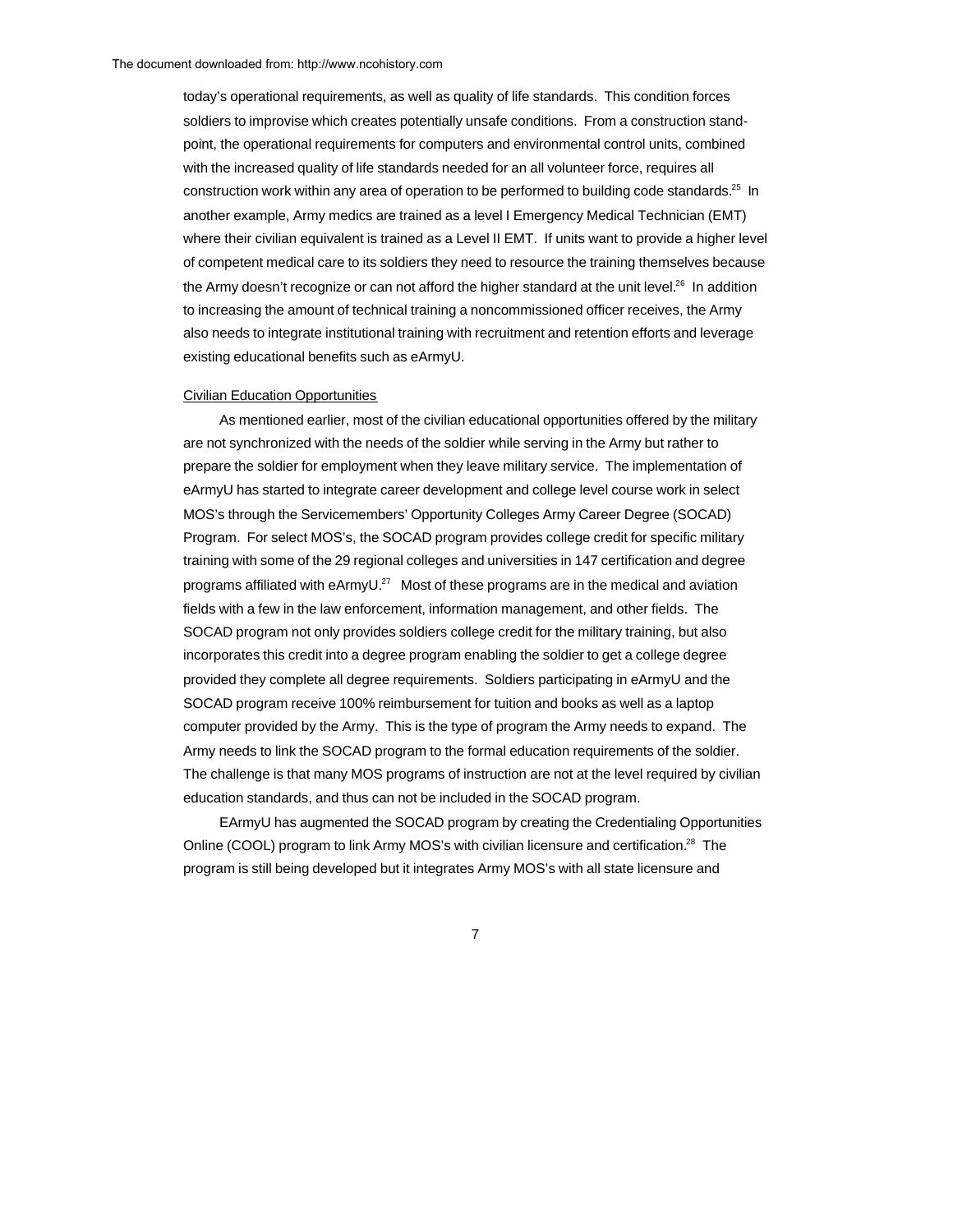certification requirements or to a national standard where applicable. This is a step in the right direction and has direct applicability to the formal Army education process.

#### NCOES Redesign Initiative by the Combined Arms Center

On 18 May 2005, the Commanding General of the Training and Doctrine Command (TRADOC) approved transformation of the Noncommissioned Officers Education System.<sup>29</sup> The intent is to transform the structure and content of the NCOES to support an Army at War, the modular force, stabilization, and the ARFORGEN model. Changes to NCOES include additional Common Core training, redesigning the Primary Leadership Development course to be the Warrior Leader Course, and shorten the resident course for BNCOC and ANCOC to eight weeks in residence by incorporating distance learning. The following is the focus for educating noncommissioned officers under the current initiative:

- 1. Focus on leading and warfighting today.
- 2. Develop innovative leaders capable of leading in the uncertain and complex environments.
- 3. Technical expertise must exist inside a warrior-first mentality.
- 4. Reinforce the foundation of ethical decisionmaking and Army values.
- 5. Instruction that trains leaders for the next job and prepares them for future responsibilities.

The goal was to limit resident courses to eight weeks by eliminating unneeded courses and expanding the distant learning media. As a result, the Warrior Leader Course (WLC) was redesigned to better prepare soldiers for asymmetric warfare. As part of this redesign, 39 Warrior Tasks and nine drills were incorporated into the Situation Training Exercise (STX). Additionally, a transformed Reserve Component 15-day WLC is currently being staffed with National Guard Bureau and the Army Reserve. The course is compliant with The Army Training System (TATS), includes 55 hours of distance learning media, and incorporates leader performance and evaluation training during an STX. In BNCOC, the Common Core was increased by approximately 38 hours but the course length was reduced to eight weeks in accordance with the TRADOC guidance. A workshop hosted by the Center for Army Leadership resulted in 91 of 108 courses redesigned to meet the reset cycle of the ARFORGEN model. Additionally, 36 courses requested a total conversion of over 2,300 hours to distance learning media. ANCOC also reduced course lengths and eliminated non-relevant course content as directed by CG TRADOC. All Career Management Fields, with the exception two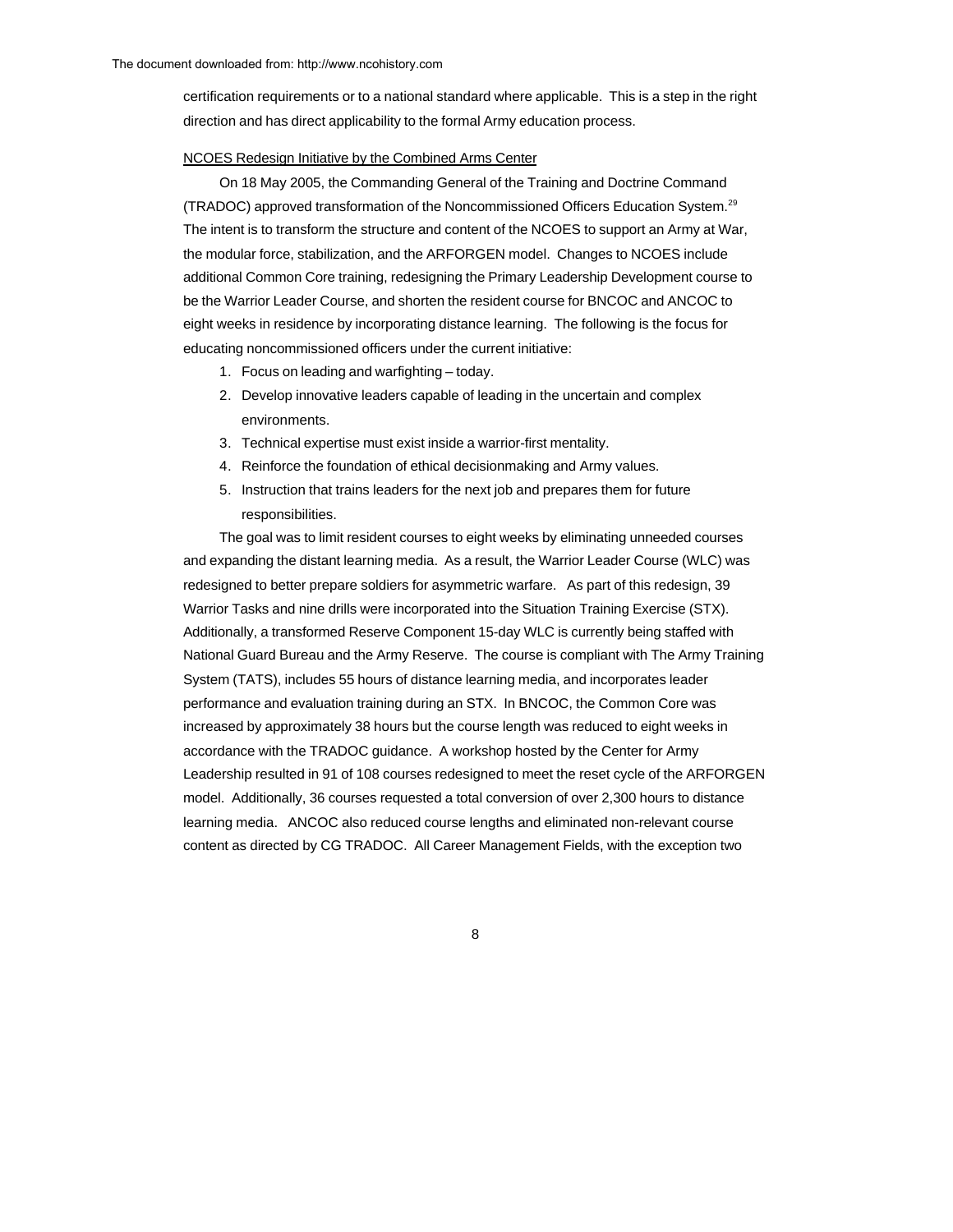courses, met the eight-week model. Like BNCOC, 30 ANCOC courses have requested a total conversion of 2,532 hours to distance learning. $30$ 

This initiative is a step in the right direction to improve the career development of the noncommissioned officer corps and addresses some of the fundamental challenges with the system. It starts the move away from a rigid select-train-promote system to a train-selectpromote environment that is better suited for the contemporary operational environment. That said the increased reliance on distance learning media has some disadvantages. It assumes soldiers can allocate the time to a self-directed study and they have a learning aptitude for distant learning environments. The distance learning concept requires further development and should provide options tied to a performance standard rather than a rigid program.

#### Emerging Missions: Joint Interoperability and Homeland Security

The OPTEMPO created by Operation Iraqi Freedom, Operation Enduring Freedom, and the other operations of the War on Terror are taking their toll on the US Army. This environment drives a need for increased investment for quality over quantity if the US Army is to prosecute the "long war".<sup>31</sup> Joint interoperability and homeland defense, more specifically in the area of defense support to civil authorities (DSCA), are two operational requirements that reinforce the need to redesign the Noncommissioned Officer Education System. Both concepts acknowledge the Army's requirement to either work along side other service components or work with civilian counterparts. Joint interoperability has two fundamental components. Units from various services must be able to work together to a common standard, and a unit from one service should be able to replace a unit from another service and continue the same mission.

In the area of defense support to civil authorities, military units work hand-in-hand with civilian counterparts. The skill and capabilities of a soldier in a technical MOS must be to the same standard as their civilian counterpart. Arguably there are some Military Occupational Specialties that are equivalent. However, most military skill levels are less than those of their civilian counterpart. The Reserve and National Guard are more likely to possess skills equivalent to civilian counterparts due to civilian career fields. To rely on the reserve components to fill the skills gap is unreasonable. If the military is going to take an expanded role in the defense support to civil authorities' mission then the military needs to be trained to perform to the same standard as their civilian counterpart. There is no reason an active duty soldier should not be trained to the level of their civilian counterpart.

Increased technical capability is crucial in defense support to civil authorities specifically in the area of disaster response missions. As part of the Federal Emergency Management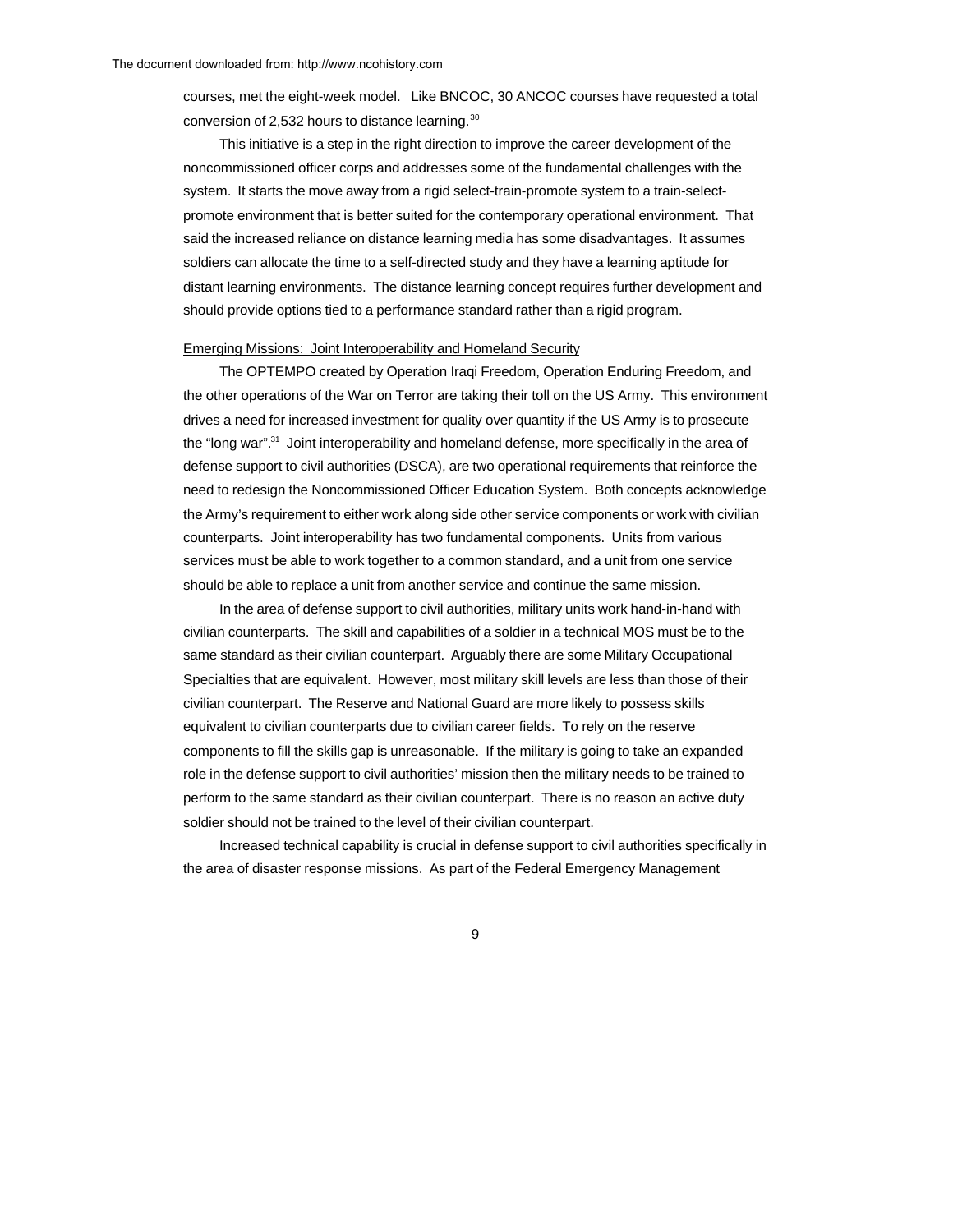Agency's (FEMA) capabilities, the National Response Plan (NRP) identifies government agencies that have specific areas of responsibility based on their area of expertise. The areas of responsibilities are known as Emergency Support Functions (ESFs). There are 15 ESFs, each with designated lead and support agencies. Each agency responsible for an ESF has a dedicated cadre and resources available for timely response. For example, the Department of Transportation is responsible for ESF 1 – Transportation. The Corps of Engineers is responsible for ESF 3 - Infrastructure.<sup>32</sup> The Department of Defense is not responsible for an ESF but provides support across all ESFs, as needed, when available, and as a last resort. The support DOD provides is to augment and integrate into the existing FEMA/ESF structure, which means working alongside government agencies and their contractors. This requires military units to perform work to the same standard their counterparts are held to. In the case of construction work the standard is defined by the local building code, which normally follows the nationally recognized Uniform Building Code. It also means environmental and safety (OSHA) requirements are met. Army units are not prepared to do this effectively because they often lack the level of proficiency required.<sup>33</sup>

### Recommendations

This paper addresses one aspect of the much broader subject of the transformation of Noncommissioned Officer Professional Development. In order to narrow the scope of the paper the research focused strictly on better education within the Noncommissioned Officer Education System. From a broader perspective, the Army needs to assess whether the current structure of the enlisted ranks is correct for the future all-voluntary Army. Should the Army continue the conscription era structure where, by design it anticipates large attrition rates of enlisted soldiers within the first five years that causes a continuous expense for recruitment and training? Or should the Army create a more career oriented noncommissioned officer corps in order to leverage experience and create a more capable force? The latter recommendation enables the Army to channel resources currently spent on recruitment and initial training into professional development.

The ultimate goal is to create an education system that is integrated with career development as well as retention and recruitment. The education system should be based on civilian equivalent standards for degrees, as well as for licensure and certification. In order to keep soldiers from leaving the Army the education would be tied to NCOES to develop the noncommissioned officer over twelve to sixteen years. Essentially, a soldier would receive a degree and comparable civil credentials upon completion of ANCOC. Soldiers would start the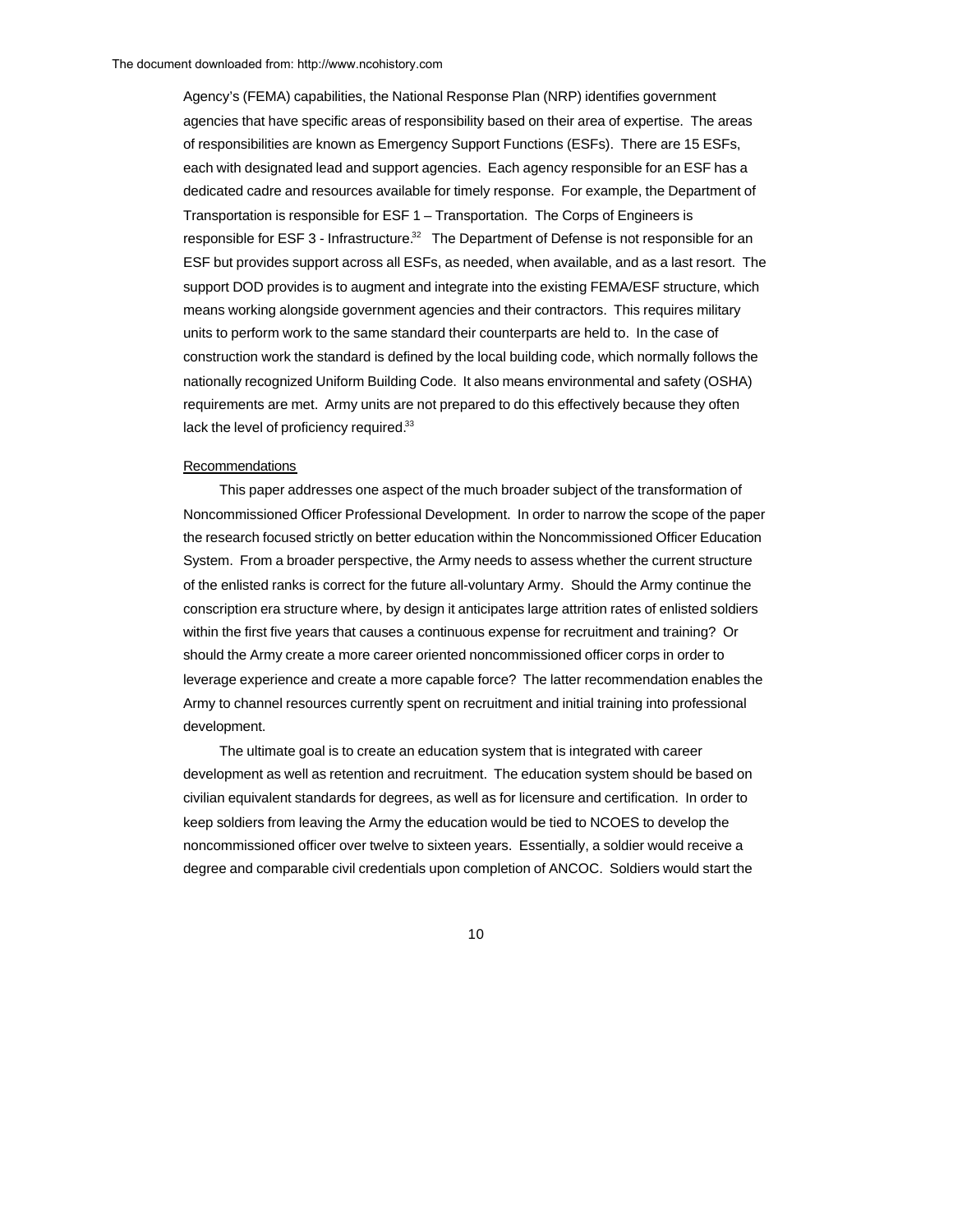program when they enter Advanced Individual Training (AIT) and build on it throughout their career. The combination of education and experience would make the soldier vastly more marketable after 20 or more years of service than leaving the Army after six, ten, or even fifteen years. Moreover the incentive to continue to serve is tied to something other than monetary bonuses. The Army has a more capable force and focuses resources on professional development rather than recruitment and retention.

The current initiative by the Combined Arms Center to redesign the Noncommissioned Officer Education System is welcomed. The initiative represents only the starting point. The redesign of the NCOES goes beyond courses and curriculum. It needs to redefine MOS career paths and educational requirements. It needs to better incorporate existing programs such as eArmyU and other civilian educational opportunities as professional development as well as recruitment and retention tools in order to eliminate the monetary incentives to maintain or increase MOS strengths. It needs to leverage civilian education opportunities and MOS skill requirements to civilian standard when appropriate. Finally, soldiers should have the same credentials as their civilian counterparts.

The following are five broad recommendations the Army should adopt to better transform the Noncommissioned Officer Education System. The first step is to make fundamental changes to the way the Army views institutional training. If the Army is truly committed to lifelong learning it needs to create a direct correlation between the lifelong learning concept and noncommissioned officer professional development. Today's soldiers are motivated by education. The Army needs to capitalize on this. In the end, both the soldier and the Army will benefit. The lifelong learning concept is structured to meet the needs of the combat arms MOS's more than combat support and combat service support MOS's. This is because it emphasizes the Army's core competencies and not technical capabilities. Instead of looking at time spent in institutional training as a distracter, the Army should view education and training a force multiplier. The Army has long recognized the importance of the Officer Education System particularly at the senior officer level with Command and General Staff and the War College. It needs to do the same for enlisted soldiers. The time a soldier spends in training and away from a unit should be viewed positively. Institutional training, if done correctly, provides an opportunity for personal development away from the demands of leading soldiers. It offers a chance for the soldier to slow down and reflect on their profession. With the current OPTEMPO, down time to decompress is needed for the health of the force.<sup>34</sup> The TTHS account is viewed as a way to account for soldiers in what is considered a nonproductive status. There is continual pressure to reduce the number of soldiers in the TTHS account. As a result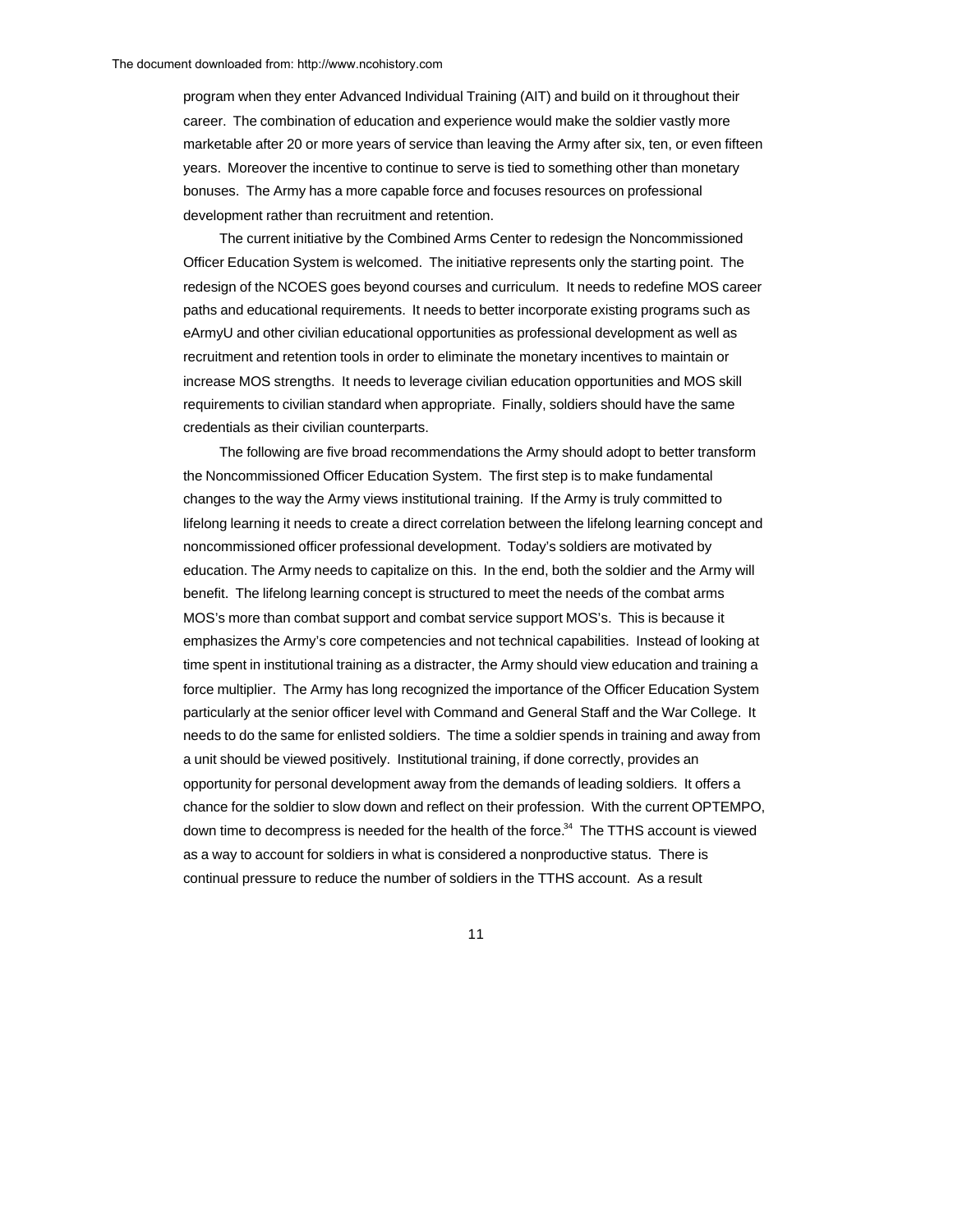educational programs are reduced. Soldiers in a student status should be separated from the TTHS account by creating a separate system to account for soldiers in institutional training. The Army will become a better trained force if it incorporates more technical education in its institutional training.

The second step is to identify civilian education and certification requirements for each Military Occupational Specialty. Years ago the Army could set its own standards. Now the increased use of technology and quality of life expectations has driven the Army to tie its standards to civilian standards. With the Army adopting civilian standards for education and certification, it can leverage the work and analysis already accomplished by civilian agencies. Transitioning noncommissioned officer education requirements to civilian equivalent requirements is not a small task. Each MOS will need to be analyzed. Some occupations require certification based on experience and skill competence, while others have more formal educational or certification requirements. Scuba divers and firefighters fall into a category where a minimum amount of formal education is required, and individuals advance based on technical competence achieved through experience. Conversely, there are more formal education requirements required for electricians and mechanics. The education is reinforced through experience.

There are some instances where military specialties have significant civilian utility but do not have a well-defined civilian equivalent. The Prime Power Technician (21P) is a good example where the military school provides a better education than anything available in the civilian sector. $35$  There is only one civilian school that offers a comparable degree. This creates a retention challenge because Prime Power Technicians are extremely marketable in the civilian sector. The bulk of their training occurs early in their careers rather than being distributed throughout their career.

Third, the Noncommissioned Officer Education System needs to integrate the civilian equivalent technical training with military training based on the previously established MOS career paths. The common core subjects dealing with leadership and combat field-craft are vital for a noncommissioned officer but this instruction needs to be balanced with technical requirements of a given MOS. The current trend is to make everyone an infantryman. This approach while understandable is short-sighted and detrimental to the long-term health of the Army. As specific career paths are developed that balance technical MOS training with common core military skills, the lifelong learning concept as it applies to a given technical MOS will take shape. The Army also needs to realize there are multiple paths a soldier can take to achieve a high level of proficiency. It may be more convenient and more cost effective to the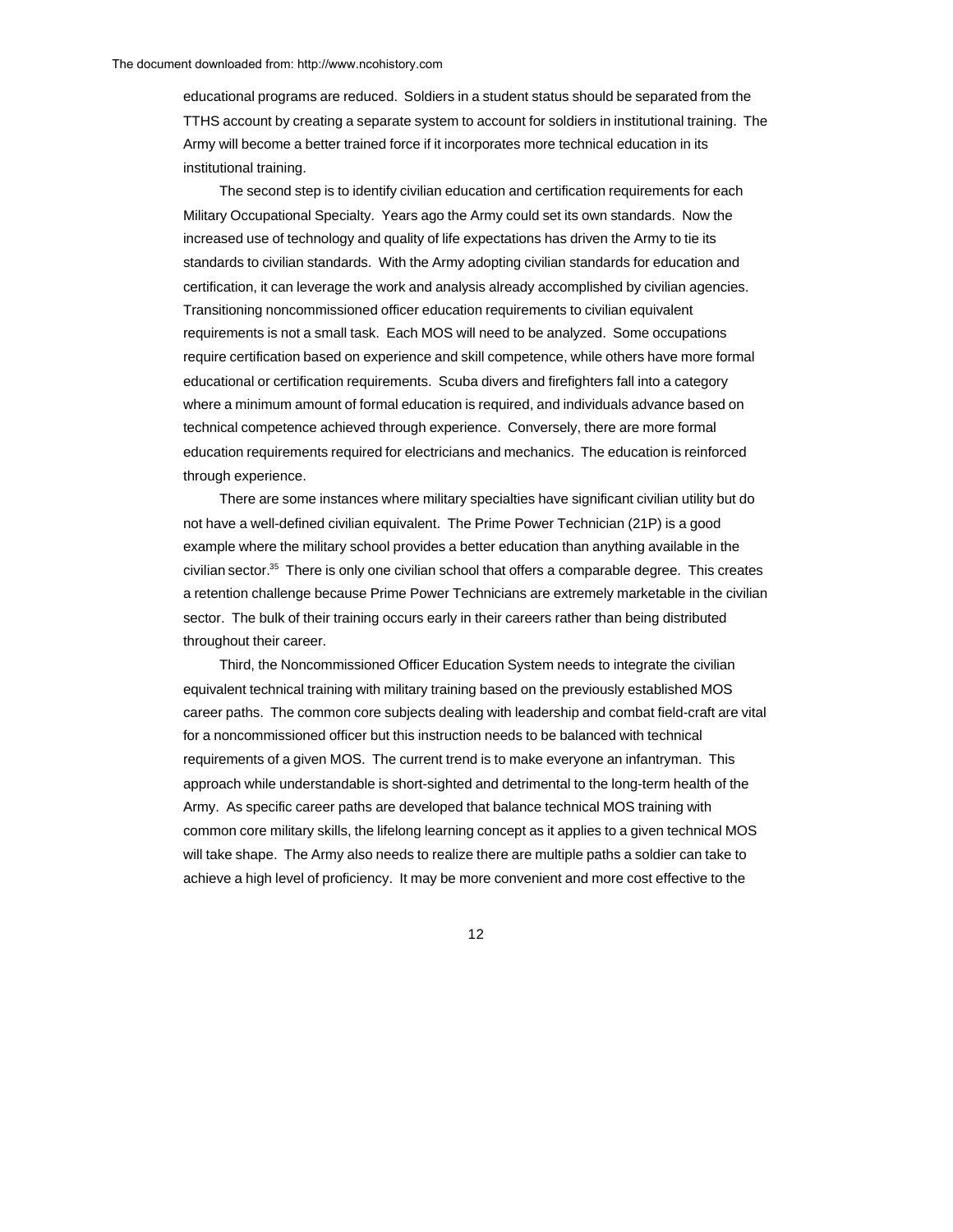Army to have a soldier receive technical training through a civilian school offering an equivalent program. This situation is particularly true for Reserve or National Guard noncommissioned officers. The goal should be to set performance standards for technical education and give the soldier the flexibility and tools to achieve these goals. This can be achieved by recognizing that multiple paths are available to meet a given standard. One soldier may opt for a resident NCOES course combined with eArmyU courses while another may achieve the same level of proficiency through a civilian school that offers an equivalent program.

The Combined Arms Center initiative to redesign the NCOES puts increased emphasis on distance learning. This is a very restrictive standard and for some individuals it can be detrimental to their career. Not every individual has the time or resources to take advantage of distance learning. Some soldiers may not be adept at learning through the distance learning media and it may be more effective for the individual to attend a resident course. This is not to say soldiers are not capable of learning through distance learning but recognizes that individuals learn differently and the Army needs to recognize this to foster self-development. If the standards are established based on civilian standards the soldier can opt to use eArmyU, tuition assistance, or other opportunities to get the required education and credentials in technical fields.

 Fourth, the eArmyU's SOCAD and COOL programs need to expand to cover all MOS's and must be synchronized with the career development paths. EArmyU and its associated SOCAD program are ideally suited for an active duty or mobilized reserve soldier to give them an opportunity for civilian education. The program recognizes and accommodates the soldiers in the Contemporary Operational Environment. Increasing the educational level of a soldier with a technical MOS is good for the Army because it creates a sense of professionalism and makes qualitative improvements in soldier capabilities. To be successful however, the Army needs to make the educational requirements achievable and education available to soldiers. Leveraging what is already available through eArmyU's SOCAD and COOL programs into the formal noncommissioned officer career development path is an optimal approach.

Finally, none of these recommendations require a significant increase in resources. Most of the recommendations reallocate or make more efficient use of existing resources. Institutional training is critical to the professional development of soldiers. Time spent in the institutional training bases as well as during self-development or distance learning opportunities need to be optimized to provide soldiers with the effective training and make the most of their limited time. In order to do this the Army needs to leverage every available resource. This can be accomplished in a number of ways. Computer simulators and small-scale computer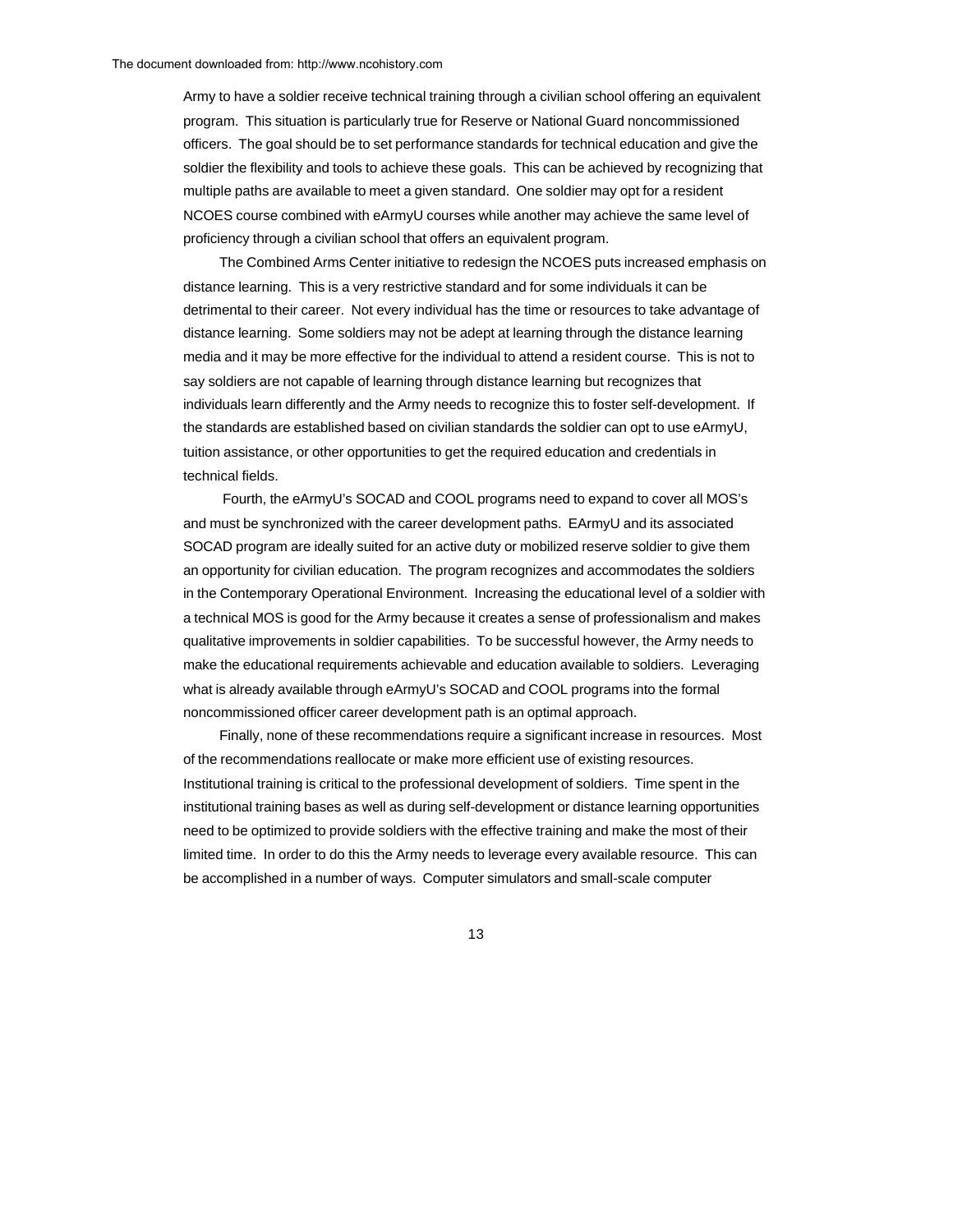interface can be used to train soldiers on appropriate subjects where physical training aids or space are not available. Mini or small sized equipment can be used to reduce the expense of procuring, operating, and maintaining full sized equipment and space requirements. The operation or procedures required to operate or repair a given system are identical regardless of the type or size. More importantly, as the Army increases the training level of soldiers they will learn more about the theory behind the various concepts and be able to adapt them to other situations. As mentioned earlier, when the ITRO program was introduced at the Engineer School, class sizes for heavy equipment operators increased, as a result operator hands-on training was cut in half. The Engineer school has leveraged the use of Partial Task Training Simulators and mini- equipment to train lesser tasks. When soldiers get to the full size equipment their time is better spent on critical operations.

Critics will argue that increasing the education of noncommissioned officers will only increase their marketability and cause a greater retention problem. True, some soldiers will take advantage of the increased education and get out of the Army at the earliest opportunity. If the education is intertwined with career progression and soldier development over a period of twelve to sixteen years they are more likely stay in longer. This is true because the education and experience a noncommissioned officer receives over twenty or thirty years of service will afford them civilian career opportunities they would not otherwise have been competitive for.

If the Army wants a professional force it needs to make a commitment to creating a professional soldier based on both leadership and technical skills. The recommendations add little to the overall TRADOC budget in the long term, but better focus already allocated resources. EArmyU's SOCAD program and various forms of distance learning are already resourced. Integrating the program across all technical MOS's will require some additional resources and increasing the educational standards. These increases in resources are offset by a better enabled, more capable, and more innovative soldier on the ground. It will create a stable and higher quality force and create incentives for soldiers to stay in the Army based on professional development as opposed to monetary rewards.

Future success on the battlefield depends on the Army's ability to leverage both kinetic and non-kinetic means to wage war. If the US Army is going to be an adaptable and innovative force, it must develop soldiers skilled in their specific MOS, proficient in their warrior skills, and possessing language and cultural knowledge. To do this, the Army's system and organizational structure for NCOES needs to change. Career development, education and training, and recruitment and retention must be synchronized. A key to making this work is to better leverage education within the noncommissioned officers professional development.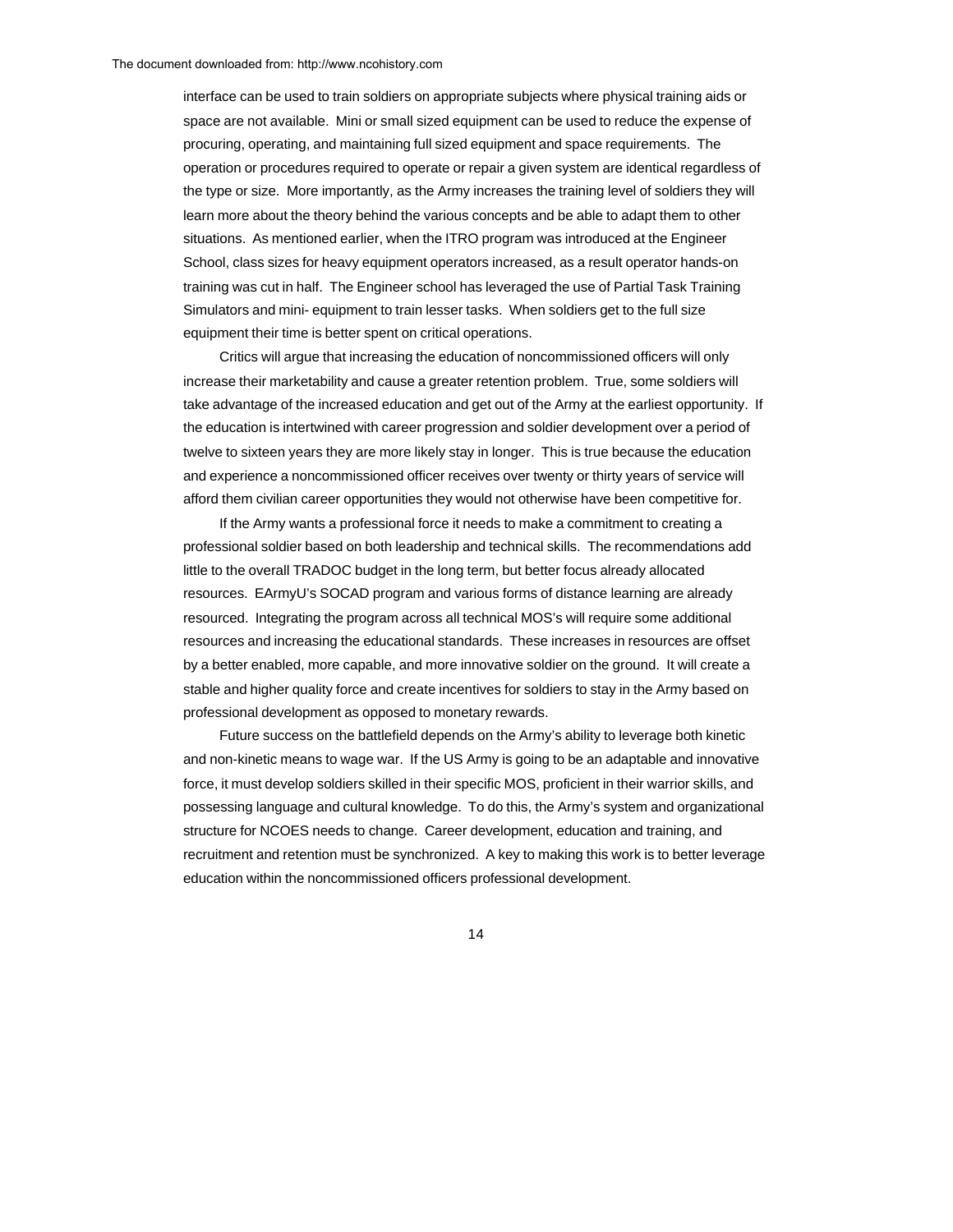## **Endnotes**

<sup>1</sup> U.S. Department of the Army, 2005 Army Modernization Plan, (Washington D.C.: U.S. Department of the Army, 2005), 28.

 $2^2$  U.S. Department of Army, Recruiting Command website, available from http://www.usarec.army.mil/hq.apa/goals.htm; Internet; accessed March 2006.

3 Department of Defense, Defense Advisory Committee on Military Compensation, *Military Retirement Committee Report*, July 2005; available at www.dod.mil/prhome/docs/dacmc\_pre\_rec0106.pdf; Internet; accessed 3 March 2006.

<sup>4</sup> U.S. Army G1 Personnel Authorization Module (PAMXXI) available at https://www.armyg1.army.mil/pamxxi/secured/mosstructure/mos-charts.asp; Internet; accessed on 6 January 2006.

5 Ibid.

6 U.S. Government Accounting Office, *Military Personnel: Preliminary Observations on Recruiting and Retention Issues Within the U.S Armed Forces* (Washington D.C.: Government Accounting Office, March 2005) 11 and 15. Tables in the report show three out of eleven "Hard to Fill" MOS's on active duty are technical MOS, and 100%, or 16 out of 16 "Hard to Fill" MOS's in the Reserve component are considered "Hard to Fill". Additionally, in the "Underfilled" category eight of ten are technical MOS's.

7 Government Accounting Office, *Management and Oversight of Selective Reenlistment Bonus Program Needs Improvement* (Washington D.C.: Government Accounting Office, Nov 2002) 1.

8 Government Accounting Office, *Military Personnel: Preliminary Observations on Recruiting and Retention Issues Within the U.S Armed Forces* (Washington D.C.: Government Accountability Office, March 2005) 15.

9 U.S. Government Accountability Office, *Military Personnel: Reporting Additional Service Member Demographics Could Enhance Congressional Oversight*, (Washington D.C.: U.S. Government Accounting Office, September 2005), 92.

<sup>10</sup> Leonard Wong, "Generations Apart: Xers and the Boomers in the Officer Corps" (Carlisle Barracks: U.S. Army War College, Oct 2000), 13. The paper was an analysis of the Xers and Boomers in the officer corps however much of the analysis applies equally well to enlisted soldiers.

<sup>11</sup> This statement is from multiple briefings by the Chief of Staff of the Army.

<sup>12</sup> U.S. Government Accountability Office, *Military Personnel: Reporting Additional Service Member Demographics Could Enhance Congressional Oversight*, (Washington D.C.: U.S. government Accounting Office, September 2005), 50.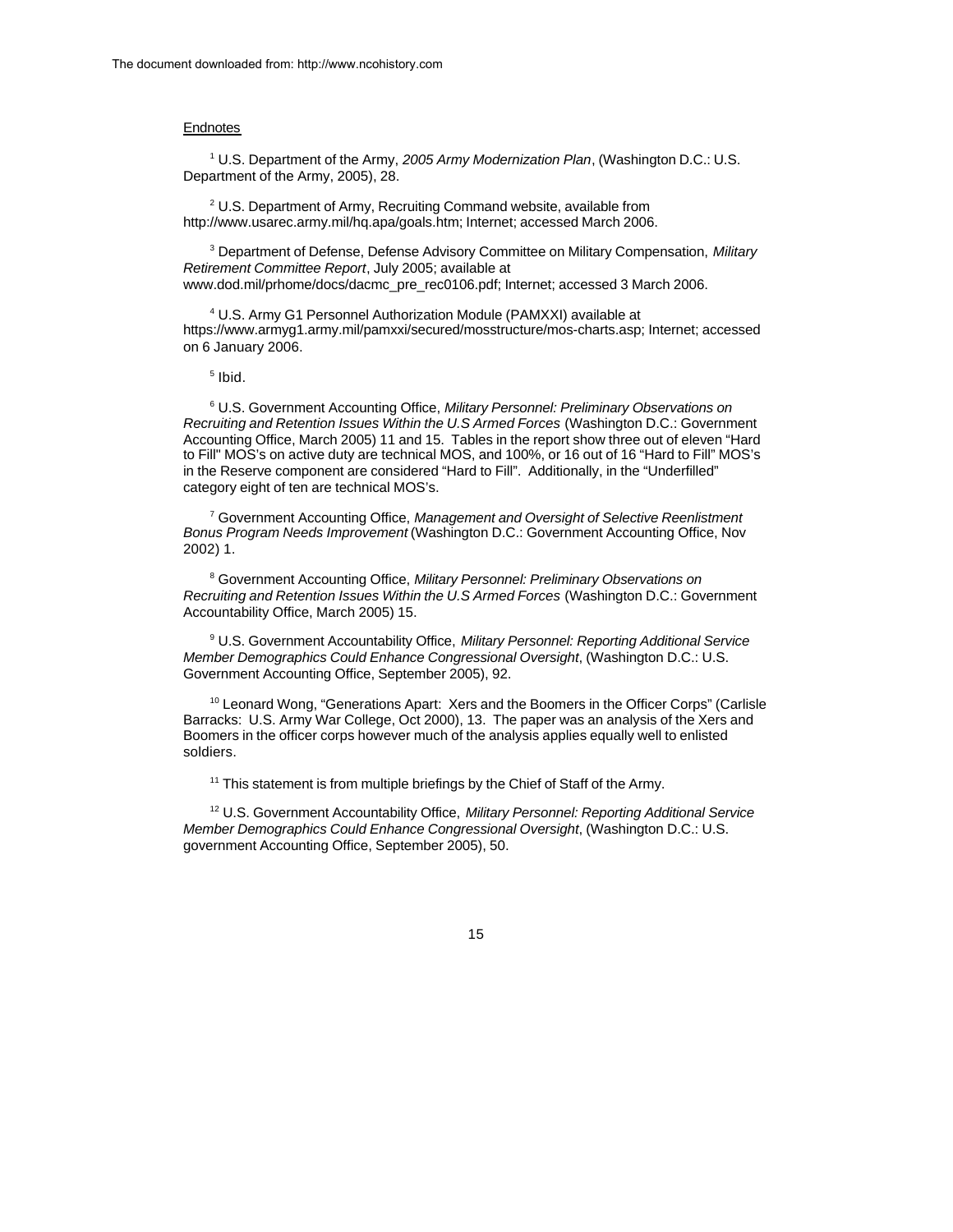$13$  This comment was made in a number of briefings by senior Army leaders on Army Transformation.

<sup>14</sup> This comment is based on the authors first hand experiences in both Afghanistan and Iraq, similar stories have resonated informally throughout the Army.

<sup>15</sup> U.S. Army War College speaker - non-attribution January 2006.

<sup>16</sup> U.S. Department of the Army, Training and Doctrine Command, Combined Arms Center, PowerPoint Briefing: *Noncommissioned Officer Education System Transformation* (Fort Leavenworth KS, Combined Arms Center, November 2005).

<sup>17</sup> Ibid.

<sup>18</sup> U.S. Department of the Army, Training and Doctrine Command, Combined Arms Center, *Operations Order 05-165A NCOES Transformation*, Fort Leavenworth KS, Combined Arms Center, July 2005) A-2.

<sup>19</sup> U.S. Department of the Army, *Institutional Leader Training and Education*, TRADOC Regulation 250-10 (Fort Monroe, VA: TRADOC, 2002) 52.

<sup>20</sup> U.S. Department of the Army, Training and Doctrine Command, Combined Arms Center, *Information Paper: Noncommissioned Officer Education System Transformation* (Fort Leavenworth KS, Combined Arms Center, January 2006) 1.

<sup>21</sup> Based on the authors random analysis of various MOS.

<sup>22</sup> Ibid, *Operations Order 05-165A NCOES Transformation*, A-2.

<sup>23</sup> Mr. Roy Wildric, U.S. Army Engineer School Department of Leader and Training Development, telephone interview by author 1 Dec 2005.

<sup>24</sup> Author's analysis of the Navy and Air Force training models and experience working with those services.

 $25$  This comment is based on the author's personal experience working with FEMA and ESF-3 on numerous disasters to include recovery efforts for seven hurricanes and the World Trade Center.

<sup>26</sup> Andrea Pedrick, "College Helps Army Train Medics," Fort Drum Blizzard, 2 February 2006, p.12. Author contacted the individuals mentioned in the article 1LT Benjamen Wilson and SFC Michael LaClair for clarification and more details.

<sup>27</sup> U.S. Department of the Army, Human Resources Command, Army Continuing Education System (ACES) and Servicemembers Opportunity Colleges, Army Career Degree Program, available at http:/www.soc.aascu.org: Internet accessed 18 October 2005.

<sup>28</sup> U.S. Army Credential Opportunities On-Line website http//www.cool.army.mil, accessed Feb 2006.

<sup>29</sup> Ibid, *Information Paper: Noncommissioned Officer Education System Transformation, 1.*